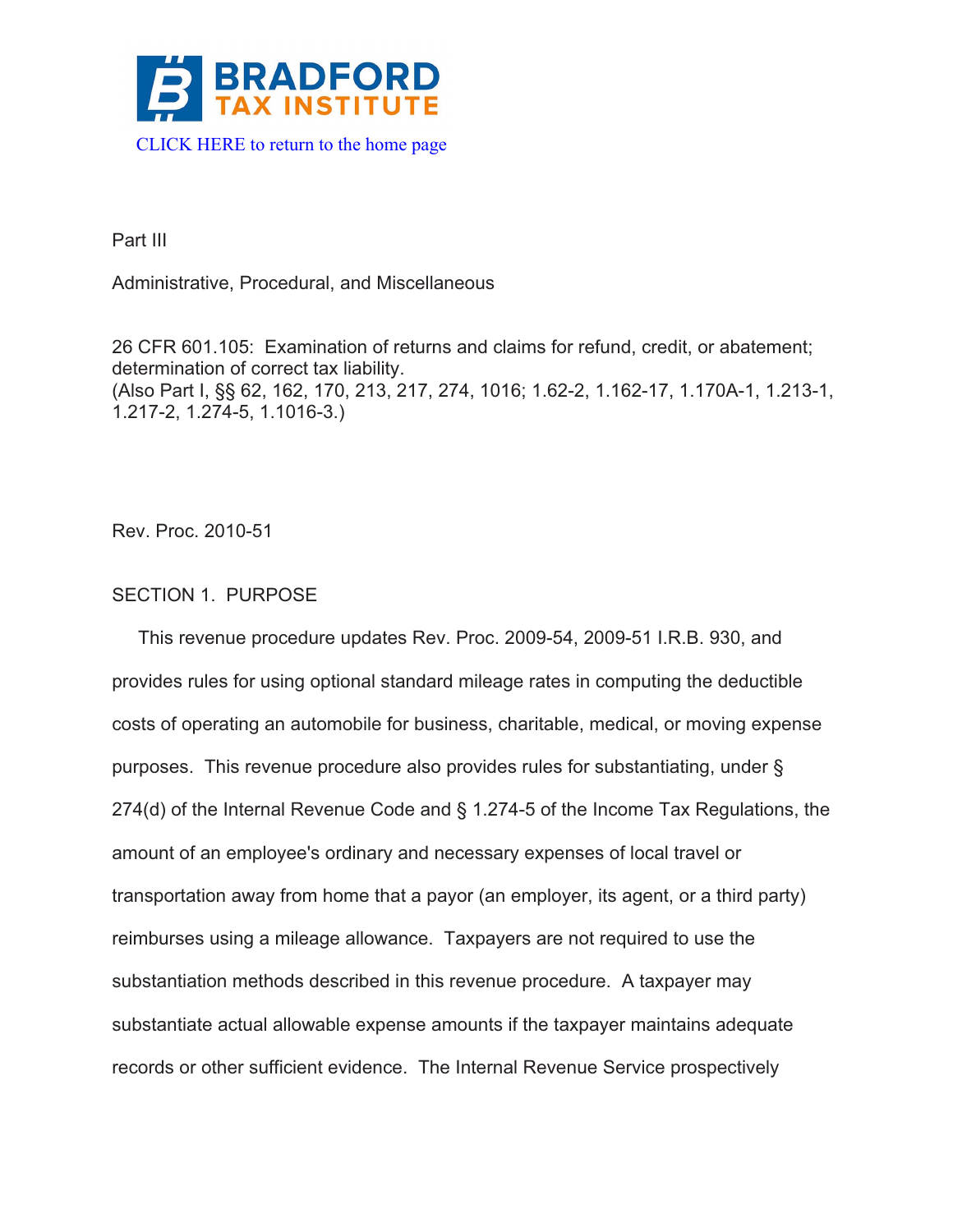adjusts the standard mileage rates for business, medical, and moving expenses annually (to the extent warranted). Beginning with the rates for 2011, the Service will publish the standard mileage rates for the use of an automobile for business, charitable, medical, and moving expense purposes in a separate annual notice.

#### SECTION 2. BACKGROUND AND CHANGES

 .01 Section 162(a) allows a deduction for the ordinary and necessary expenses a taxpayer pays or incurs during the taxable year in carrying on any trade or business, including the cost of operating an automobile to the extent that it is used in a trade or business.

 .02 Under § 262, a taxpayer may not deduct any portion of the cost of operating an automobile attributable to personal use.

 .03 To deduct expenses for travel or listed property, a taxpayer must substantiate the expenses under § 274(d). Section 280F(d)(4) provides that listed property includes passenger automobiles and any other property used as a means of transportation.

 .04 Section 1.274-5(g) and (j) authorizes the Commissioner to prescribe rules and establish methods under which mileage rates and allowances that comply with reasonable business practice are treated as (1) equivalent to substantiation, by adequate records or other sufficient evidence, of the amount of transportation expenses for purposes of § 1.274-5(c), and (2) satisfying the requirements of an adequate accounting to the employer of the amount of the expenses for purposes of § 1.274-5(f).

 .05 For purposes of determining adjusted gross income, § 62(a)(2)(A) allows an employee to deduct business expenses the employee pays or incurs in performing services as an employee under a reimbursement or other expense allowance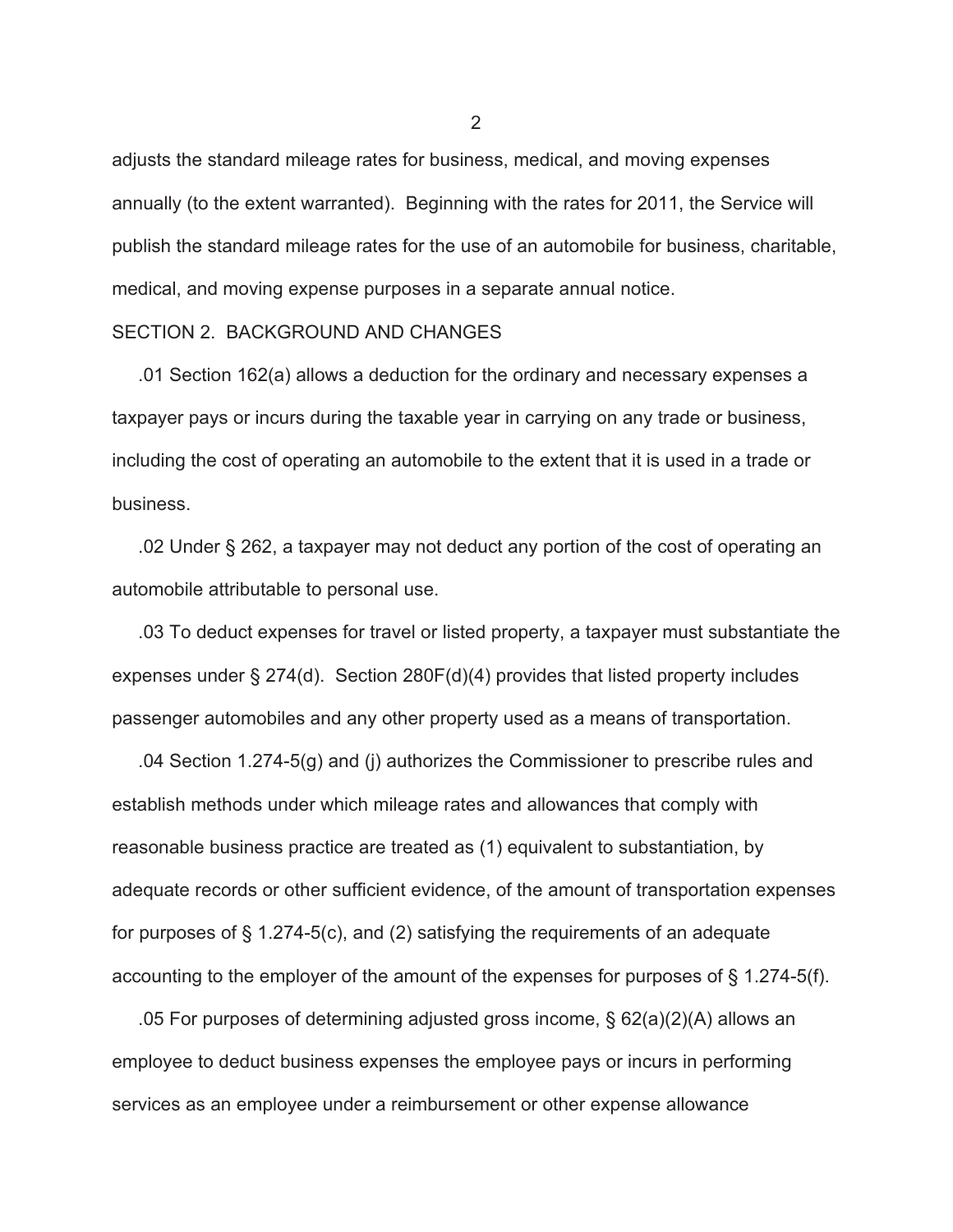arrangement with a payor.

 .06 Section 62(c) provides that an arrangement is not treated as a reimbursement or other expense allowance arrangement for purposes of  $\S 62(a)(2)(A)$  if it--

 (1) Does not require the employee to substantiate the expenses covered under the arrangement to the payor, or

 (2) Allows the employee to retain any amount in excess of the substantiated expenses covered under the arrangement.

 .07 Section 62(c) further provides, however, that substantiation is not required for the expense to the extent provided in regulations under § 274(d).

 .08 Under § 1.62-2(c), a reimbursement or other expense allowance arrangement satisfies the requirements of § 62(c) if it meets the requirements of business connection, substantiation, and returning amounts in excess of expenses. If an arrangement meets these requirements, all amounts paid under the arrangement are treated as paid under an accountable plan and are excluded from income and wages. If an arrangement does not meet one or more of these requirements, all amounts paid under the arrangement are treated as paid under a nonaccountable plan and are included in the employee's gross income, must be reported as wages or compensation on the employee's Form W-2, and are subject to the withholding and payment of employment taxes.

 .09 Section 1.62-2(e)(2) provides that the amount of a business expense substantiated under  $\S$  1.274-5(g) is treated as substantiated for purposes of  $\S$  1.62-2.

 .10 Under § 1.62-2(f)(2), the Commissioner may prescribe rules for treating an arrangement providing mileage allowances as satisfying the requirement of returning amounts in excess of expenses if the arrangement requires the employee to return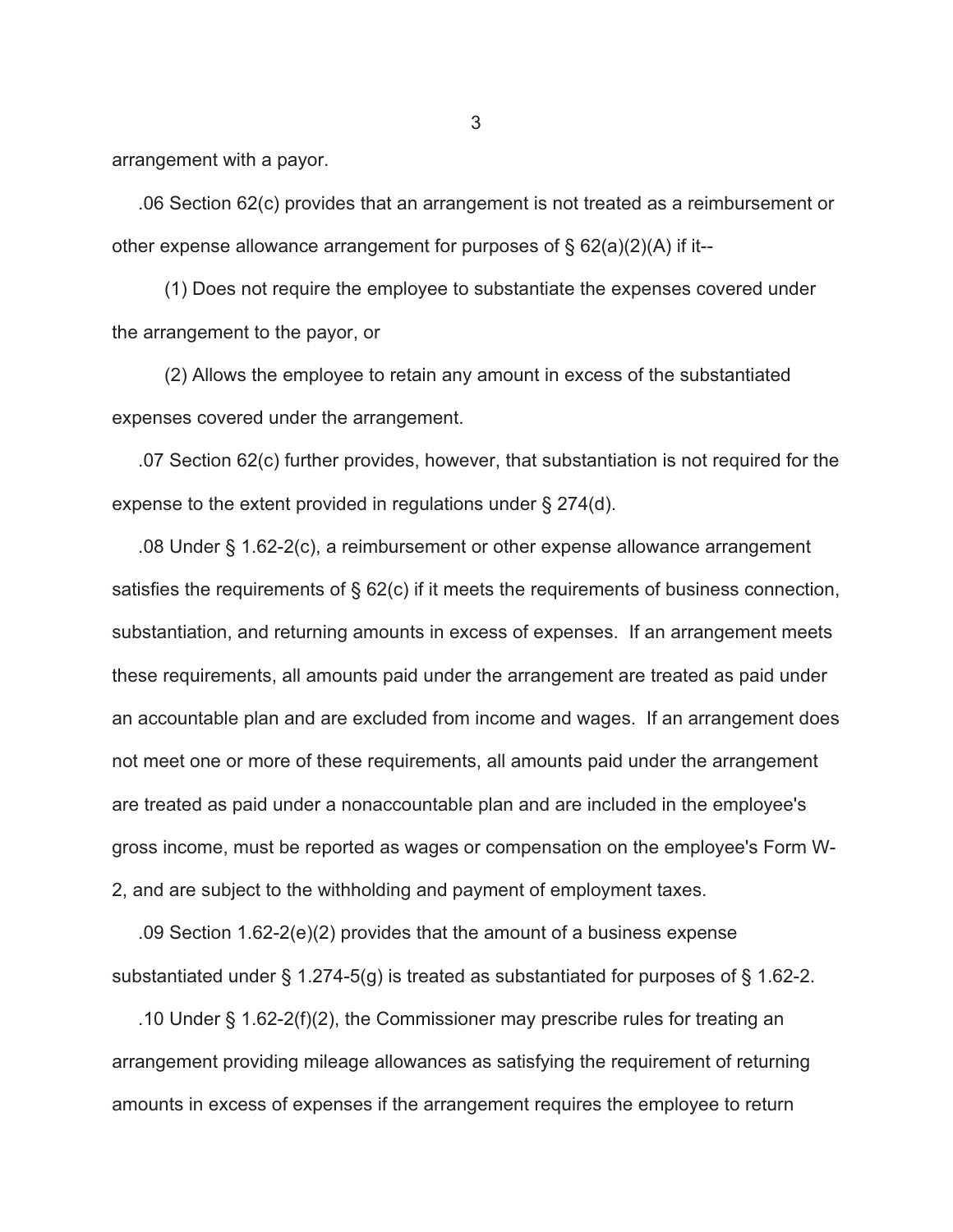amounts that relate to unsubstantiated travel miles, even if the employee is not required to return the portion of the allowance for substantiated travel miles that exceeds the deemed substantiated amount for those miles. The allowance must be reasonably calculated not to exceed the amount of the employee's expenses and the employee must be required to return within a reasonable period (as defined in  $\S$  1.62-2(g)) any portion of the allowance that relates to unsubstantiated travel miles. Under § 1.62-  $2(h)(2)(i)(B)$ , the portion of an allowance that relates to substantiated travel miles but exceeds the substantiated amount for those miles, and that the employee is not required to return, is subject to withholding and payment of employment taxes. *See* §§ 31.3121(a)-3, 31.3231(e)-1(a)(5), 31.3306(b)-2, and 31.3401(a)-4 of the Employment Tax Regulations.

 .11 Under ' 1.62-2(h)(2)(i)(B)(4), the Commissioner may prescribe special rules for the timing of withholding and paying employment taxes on mileage allowances.

.12 This revenue procedure modifies Rev. Proc. 2009-54 as follows:

 (1) The standard mileage rates for the use of an automobile for business, charitable, medical, and moving expense purposes are now published in a separate annual notice. The notice provides the amount a taxpayer must use in calculating reductions to basis for depreciation taken under the business standard mileage rate (see section 4.04 of this revenue procedure) and the maximum standard automobile cost for automobiles under a FAVR allowance (see section 6.02(6) of this revenue procedure). The Service plans to discontinue publishing this revenue procedure annually but will publish modifications as required. This revenue procedure remains in effect until superseded.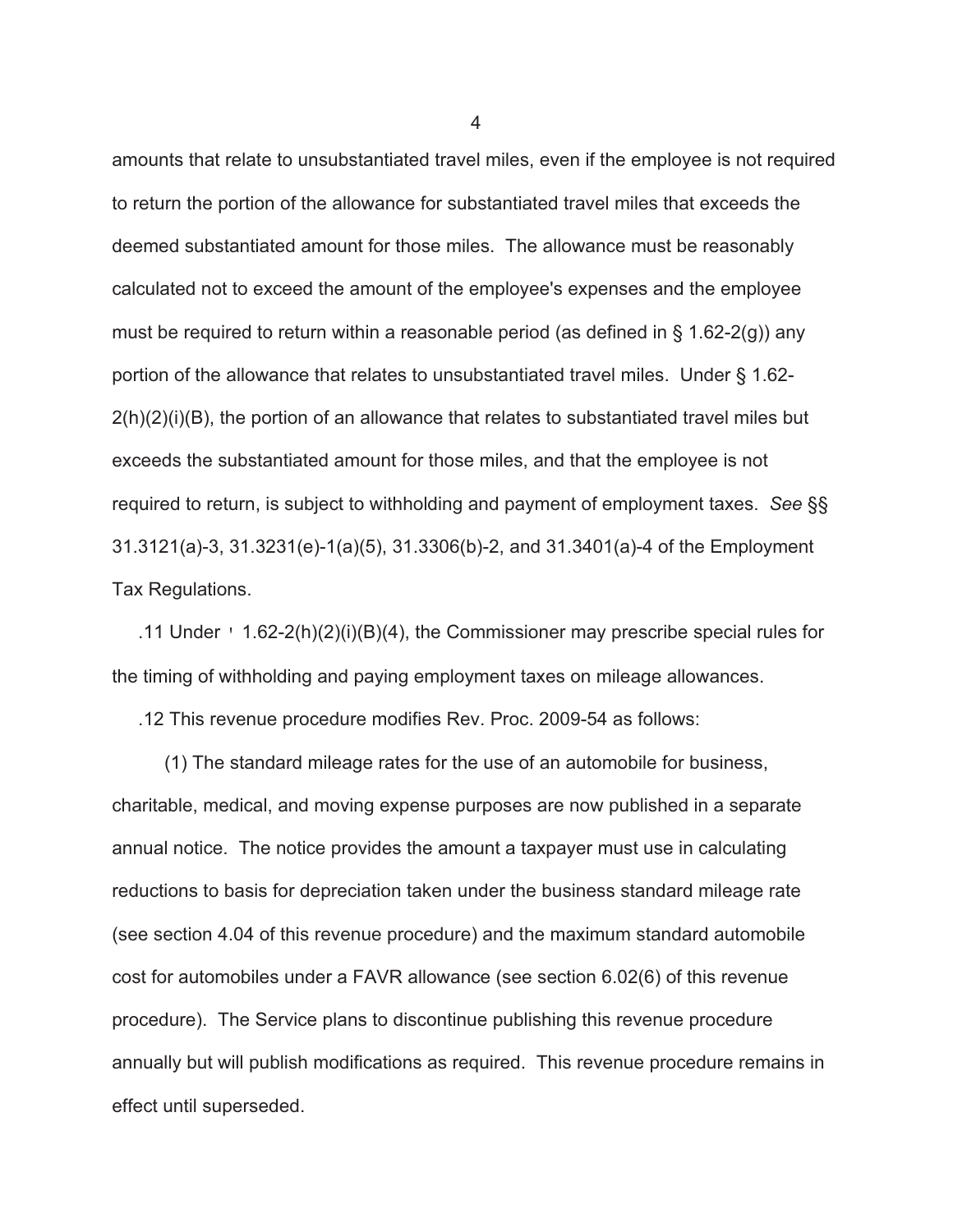(2) Section 4.05(1) is modified to allow taxpayers to use the business standard mileage rate to calculate the amount of deductions for automobiles used for hire, such as taxicabs.

#### SECTION 3. DEFINITIONS

 .01 *Standard mileage rate*. The term "standard mileage rate" means the amount the Service provides for optional use by taxpayers to substantiate the amount of--

 (1) Deductible costs of operating for business purposes automobiles (including vans, pickups, or panel trucks) they own or lease, and

 (2) Deductible costs of operating automobiles for charitable, medical, or moving expense purposes.

 .02 *Transportation expenses*. The term "transportation expenses" means the expenses of operating an automobile for local transportation or transportation away from home.

 .03 *Mileage allowance*. The term "mileage allowance" means a payment under a reimbursement or other expense allowance arrangement that is--

 (1) Paid for the ordinary and necessary business expenses an employee incurs, or that the payor reasonably anticipates an employee will incur, for transportation expenses in performing services as an employee,

 (2) Reasonably calculated not to exceed the amount of the expenses or anticipated expenses, and

 (3) Paid at the applicable standard mileage rate, a flat rate or stated schedule, or under any other Service-specified rate or schedule.

.04 *Flat rate or stated schedule*. A mileage allowance is paid at a flat rate or stated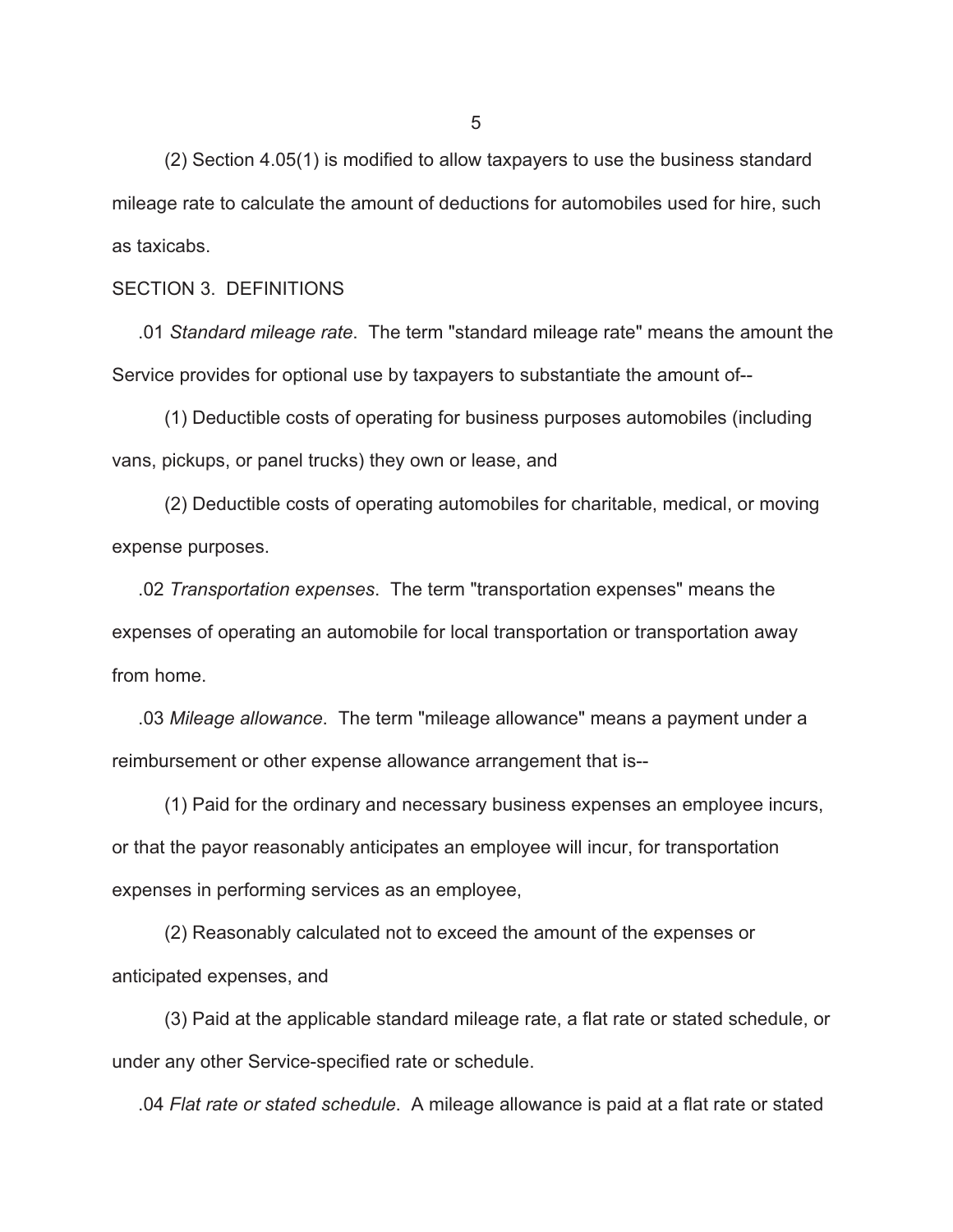schedule if it is paid on a uniform and objective basis for the expenses described in section 3.03 of this revenue procedure. The allowance may be paid periodically at a fixed rate, at a cents-per-mile rate, at a variable rate based on a stated schedule, at a rate that combines any of these rates, or on any other basis that is consistently applied and accords with reasonable business practice. Thus, for example, a periodic payment at a fixed rate to cover the fixed costs (including depreciation or lease payments, insurance, registration and license fees, and personal property taxes) of driving an automobile in performing services as an employee, coupled with a periodic payment at a cents-per-mile rate to cover the variable costs (including gasoline and all taxes thereon, oil, tires, and routine maintenance and repairs) of using an automobile for those purposes, is an allowance paid at a flat rate or stated schedule. Likewise, a periodic payment at a variable rate based on a stated schedule for different locations to cover the costs of driving an automobile in performing services as an employee is an allowance paid at a flat rate or stated schedule.

.05 *Lease period*. The term "lease period" includes renewal periods.

## SECTION 4. BUSINESS STANDARD MILEAGE RATE

 .01 *Use of the business standard mileage rate*. A taxpayer may use the business standard mileage rate (published in an annual notice) to substantiate the amount of a deduction for an automobile that a taxpayer either owns or leases. A taxpayer generally may deduct an amount equal to either the business standard mileage rate times the number of business miles traveled or the actual costs (both fixed and variable) the taxpayer pays or incurs that are allocable to traveling those business miles (subject to the limitations in section 4.05 of this revenue procedure).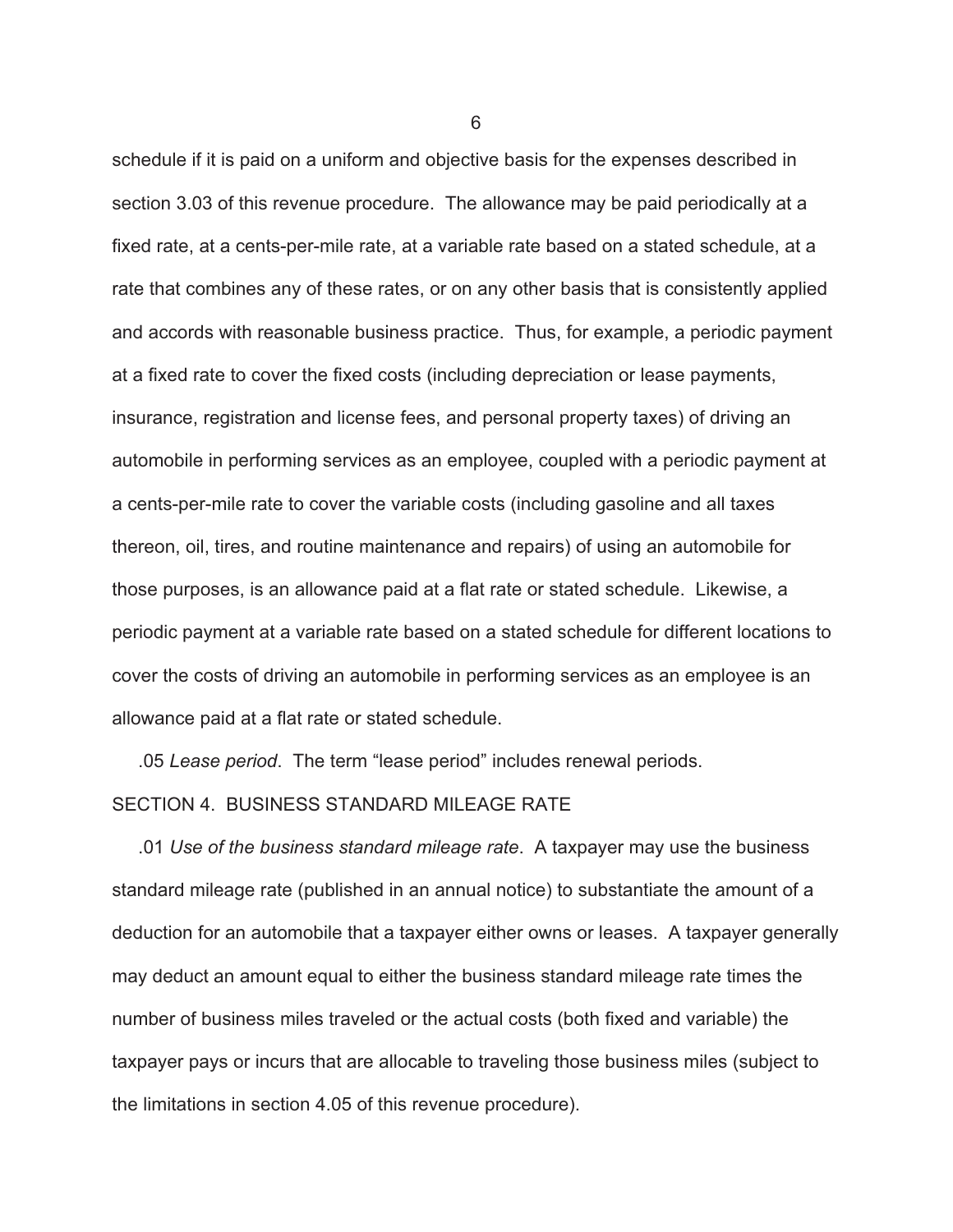.02 *Business standard mileage rate in lieu of fixed and variable costs*. A taxpayer computes a deduction using the business standard mileage rate on a yearly basis and in lieu of computing the fixed and variable costs of the automobile allocable to business purposes (except as provided in section 7.06 of this revenue procedure). Items such as depreciation or lease payments, maintenance and repairs, tires, gasoline (including all taxes thereon), oil, insurance, and license and registration fees are included in fixed and variable costs for this purpose.

 .03 *Parking fees, tolls, interest, and taxes*. A taxpayer may deduct, as separate items, parking fees and tolls attributable to use of the automobile for business purposes. A taxpayer also may deduct interest relating to the purchase of the automobile and state and local personal property taxes as separate items to the extent allowable under § 163 or § 164, respectively. Under § 163(h)(2)(A), interest is nondeductible personal interest if it is paid or incurred on indebtedness properly allocable to the trade or business of performing services as an employee. Section 164 provides that state and local taxes a taxpayer pays or incurs in connection with an acquisition or disposition of property are treated as part of the cost of the acquired property or as a reduction in the amount realized on the disposition of the property. If the automobile is operated less than 100 percent for business purposes, a taxpayer must allocate the business and nonbusiness portion of the allowable taxes and interest deduction.

 .04 *Depreciation*. Under § 1016, a taxpayer must reduce the basis of an automobile used in business by the amount of depreciation the taxpayer claims for the automobile. If a taxpayer uses the business standard mileage rate to compute the expense of operating an automobile for any year, a per-mile amount (published in an annual notice)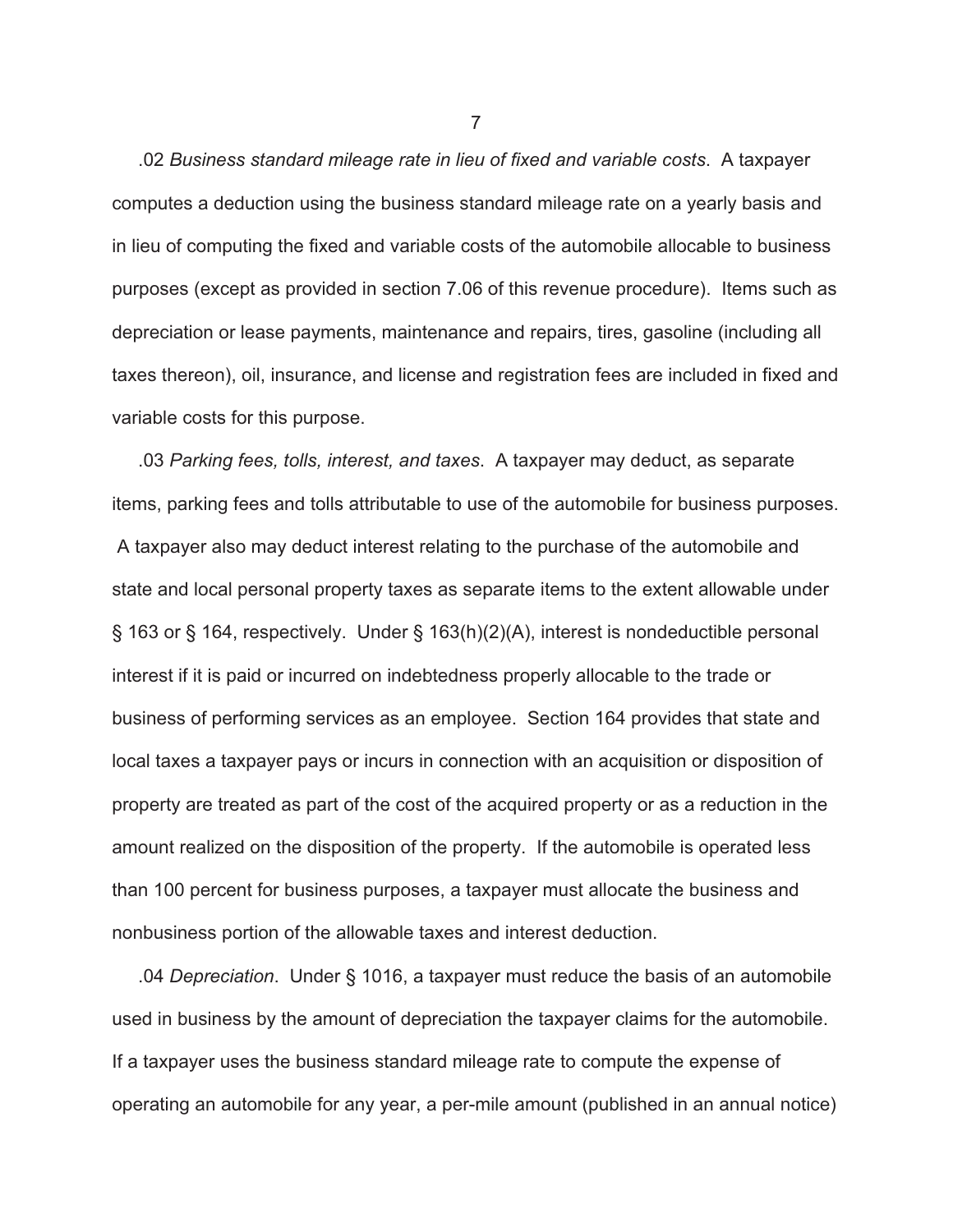is treated as depreciation for those years in which the taxpayer used the business standard mileage rate. If the taxpayer deducted the actual costs of operating an automobile for one or more of those years, the taxpayer may not use the business standard mileage rate to determine the amount treated as depreciation for those years.

.05 *Limitations*.

 (1) A taxpayer may not use the business standard mileage rate to compute the deductible expenses of five or more automobiles a taxpayer owns or leases and uses simultaneously (such as in fleet operations).

 (2) A taxpayer may not use the business standard mileage rate to compute the deductible business expenses of an automobile a taxpayer leases unless the taxpayer uses either the business standard mileage rate or a fixed and variable rate allowance (FAVR allowance) (as provided in section 6 of this revenue procedure) for the entire lease period.

 (3) A taxpayer may not use the business standard mileage rate to compute the deductible expenses of an automobile for which the taxpayer has (a) claimed depreciation using a method other than straight-line for its estimated useful life, (b) claimed a § 179 deduction, (c) claimed the additional first-year depreciation allowance under, for example, § 168(k) or § 168(n), or (d) used the Accelerated Cost Recovery System (ACRS) under former § 168 or the Modified Accelerated Cost Recovery System (MACRS) under current § 168. By using the business standard mileage rate, the taxpayer has elected to exclude the automobile (if owned) from MACRS pursuant to § 168(f)(1). If, after using the business standard mileage rate, the taxpayer uses actual costs, the taxpayer must use straight-line depreciation for the automobile's remaining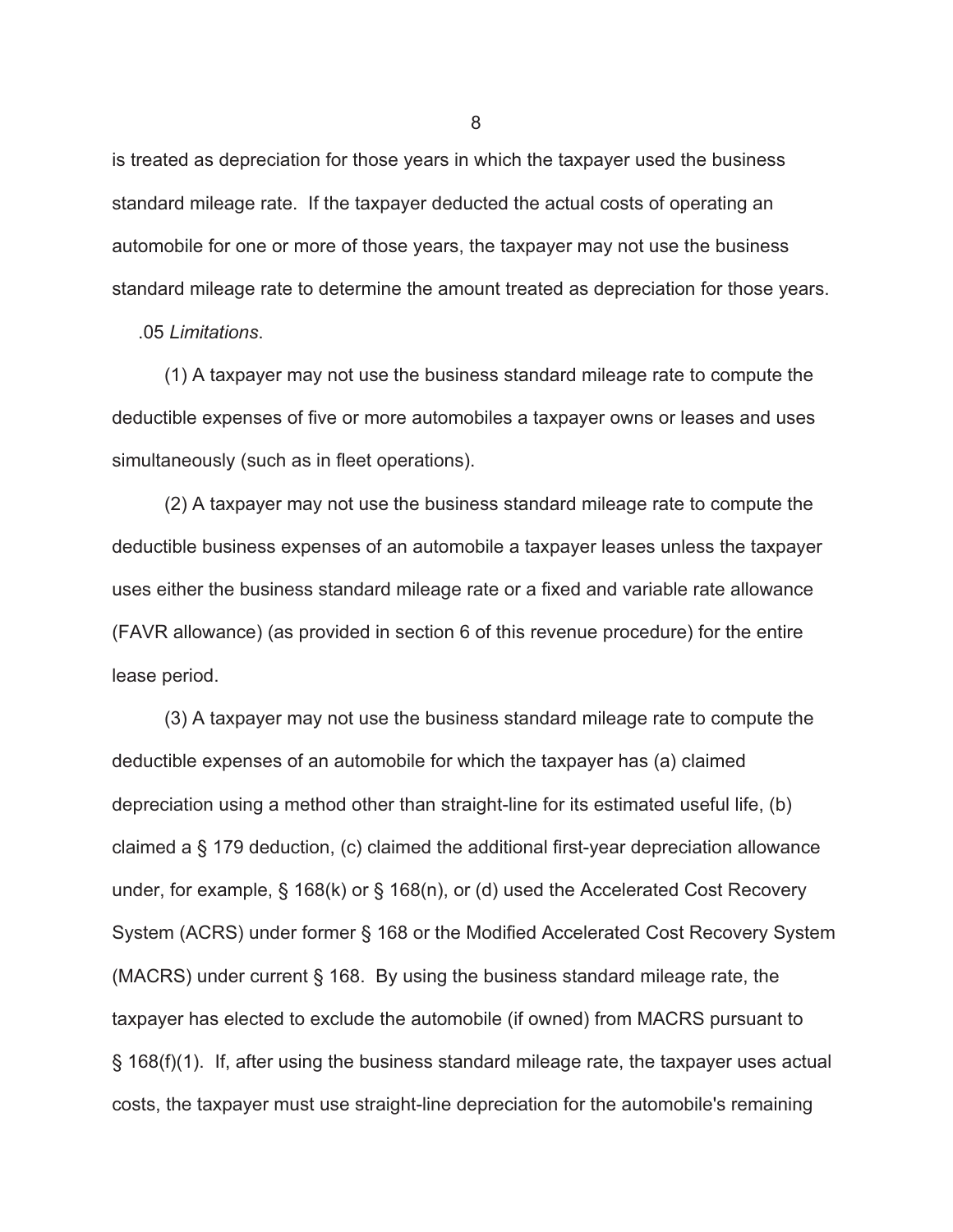estimated useful life (subject to the applicable depreciation deduction limitations under § 280F).

 (4) A taxpayer who is an employee of the United States Postal Service may not use the business standard mileage rate or this revenue procedure to compute the amount of the taxpayer's deductible automobile expenses incurred in performing services involving the collection and delivery of mail on a rural route if the taxpayer receives qualified reimbursements (as defined in § 162(o)) for the expenses. *See* § 162(o) for the rules that apply to these qualified reimbursements.

SECTION 5. CHARITABLE AND MEDICAL AND MOVING STANDARD MILEAGE RATES

 .01 *Charitable standard mileage rate*. A taxpayer may use the charitable standard mileage rate (published in an annual notice) to compute the charitable contribution deduction for use of an automobile in rendering gratuitous services to a charitable organization under § 170.

 .02 *Medical and moving standard mileage rate*. A taxpayer may use the medical and moving standard mileage rate (published in an annual notice) to compute the deduction for use of an automobile (1) as medical care described in § 213, or (2) as a moving expense deductible under § 217.

 .03 *Charitable or medical and moving standard mileage rate in lieu of variable expenses*. A deduction computed using the applicable standard mileage rate for charitable, medical, or moving expense miles is in lieu of a deduction for variable expenses (including gasoline and oil) of the automobile allocable to those purposes. Costs for items such as depreciation or lease payments, insurance, and license and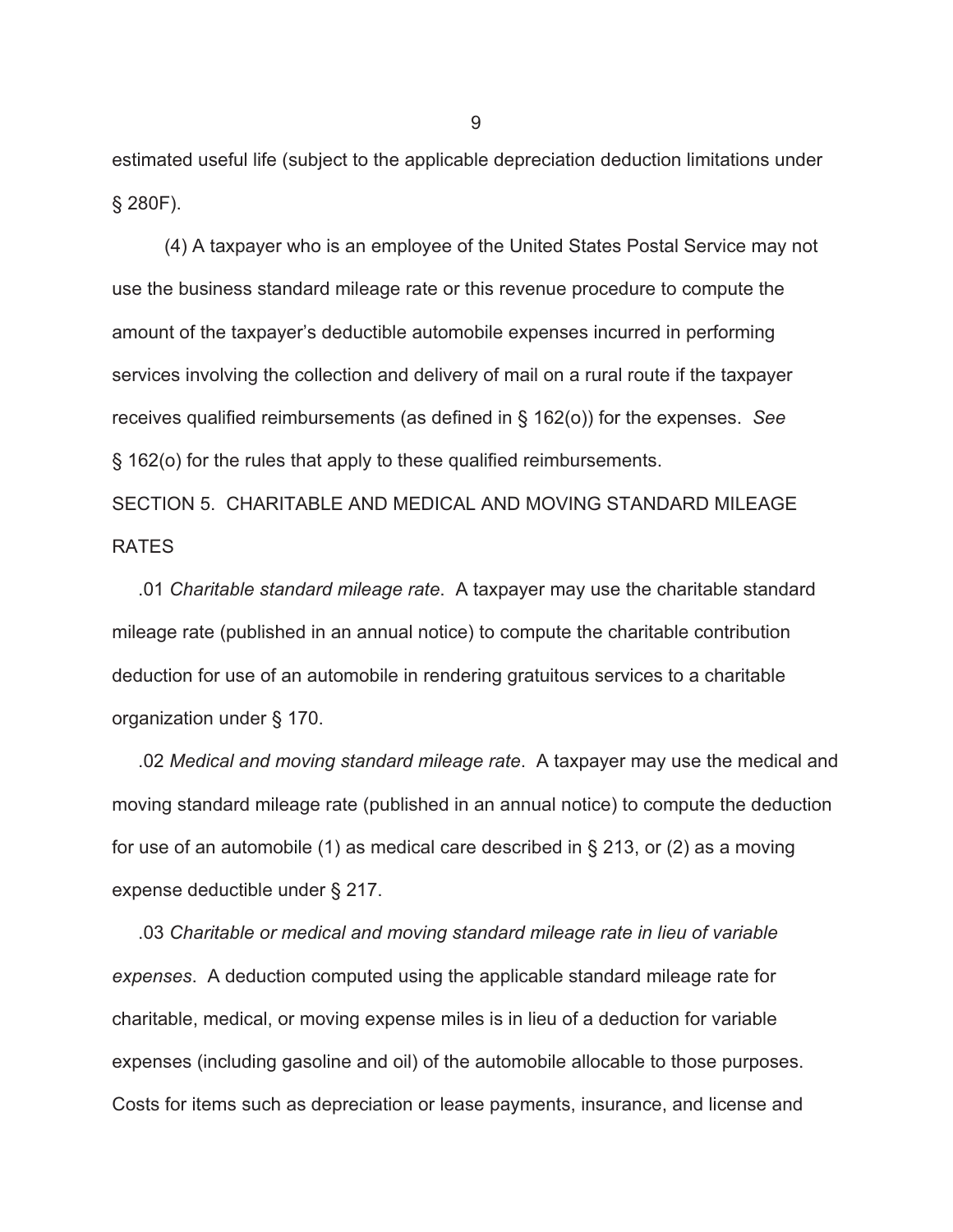registration fees are not deductible for these purposes and are not included in the charitable or medical and moving standard mileage rates.

 .04 *Parking fees, tolls, interest, and taxes*. A taxpayer may deduct, as separate items, parking fees and tolls attributable to the use of the automobile for charitable, medical, or moving expense purposes. Interest relating to the purchase of the automobile and state and local personal property taxes are not deductible as charitable, medical, or moving expenses, but they may be deducted as separate items to the extent allowable under § 163 or § 164.

#### SECTION 6. FIXED AND VARIABLE RATE ALLOWANCE

.01 *In general*.

 (1) The ordinary and necessary expenses an employee pays or incurs in driving an automobile the employee owns or leases in performing services as an employee of the employer are deemed substantiated (in an amount determined under section 7 of this revenue procedure) when a payor reimburses those expenses using a FAVR allowance. A FAVR allowance is a mileage allowance using a flat rate or stated schedule that combines periodic fixed and variable rate payments that meet all the requirements of this section 6.

 (2) A payor must base the amount of a FAVR allowance on data that (a) is derived from the base locality, (b) reflects retail prices paid by consumers, and (c) is reasonable and statistically defensible in approximating the actual expenses employees receiving the allowance would incur as owners of the standard automobile.

.02 *Computing a FAVR allowance*.

(1) *FAVR allowance*. A FAVR allowance includes periodic fixed payments and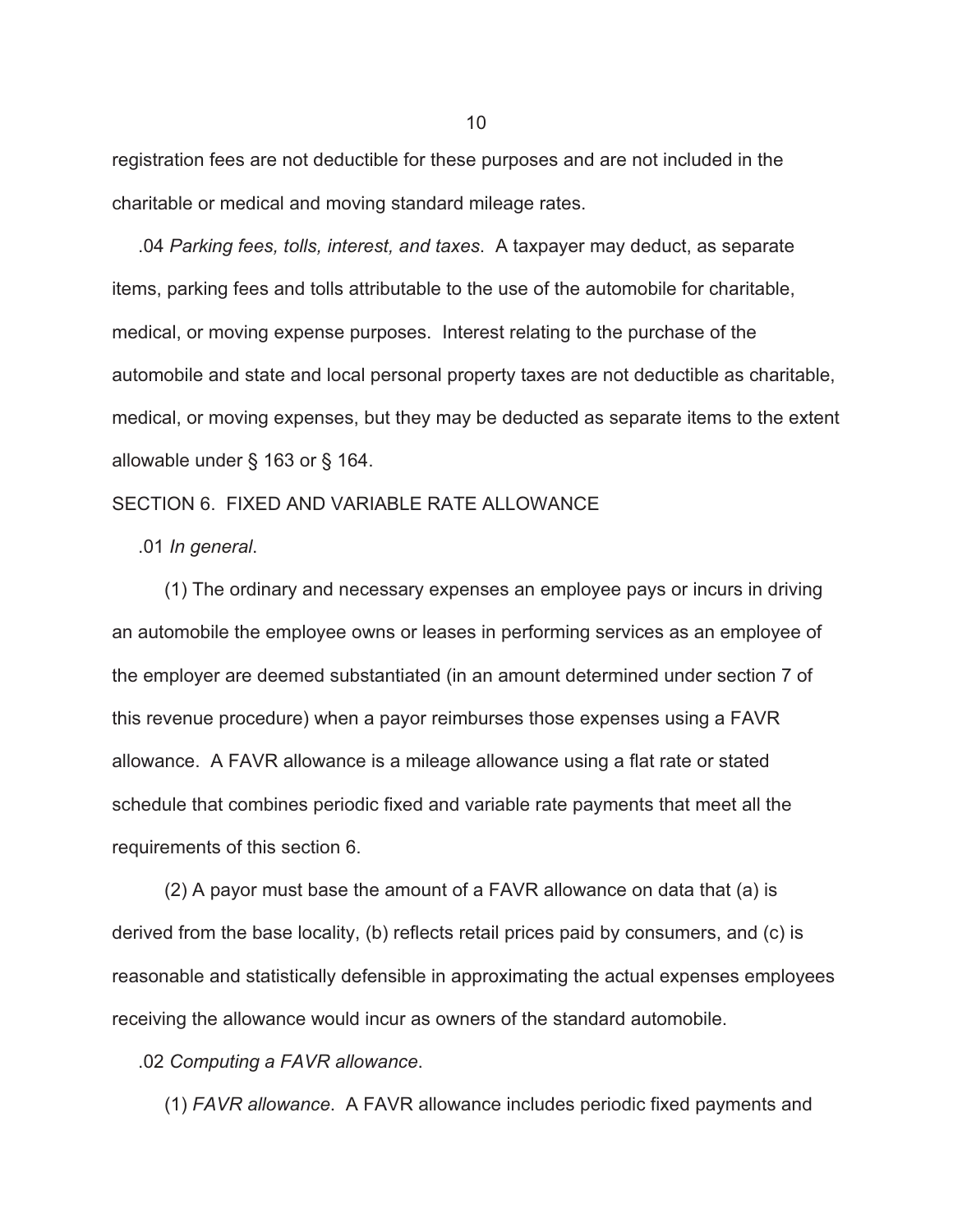periodic variable payments. A payor may maintain more than one FAVR allowance. A FAVR allowance that uses the same payor, standard automobile (or an automobile of the same make and model that is comparably equipped), retention period, and business use percentage is considered one FAVR allowance, even though other features of the allowance may vary. A FAVR allowance also includes any optional high mileage payments. However, optional high mileage payments are included in an employee's gross income, are reported as wages or other compensation on the employee's Form W-2, and are subject to withholding and payment of employment taxes when paid. *See* section 7.05 of this revenue procedure. An optional high mileage payment covers the additional depreciation for a standard automobile attributable to business miles an employee drives and substantiates for a calendar year in excess of the annual business mileage for that year. If a FAVR allowance covers an employee for less than the entire calendar year, the annual business mileage may be prorated on a monthly basis for purposes of the preceding sentence.

 (2) *Periodic fixed payment*. A periodic fixed payment covers the projected fixed costs (including depreciation or lease payments, insurance, registration and license fees, and personal property taxes) of driving the standard automobile in performing services as an employee of the employer in a base locality, and must be paid at least quarterly. A payor may compute a periodic fixed payment by (a) dividing the total projected fixed costs of the standard automobile for all years of the retention period, determined at the beginning of the retention period, by the number of periodic fixed payments in the retention period, and (b) multiplying the resulting amount by the business use percentage.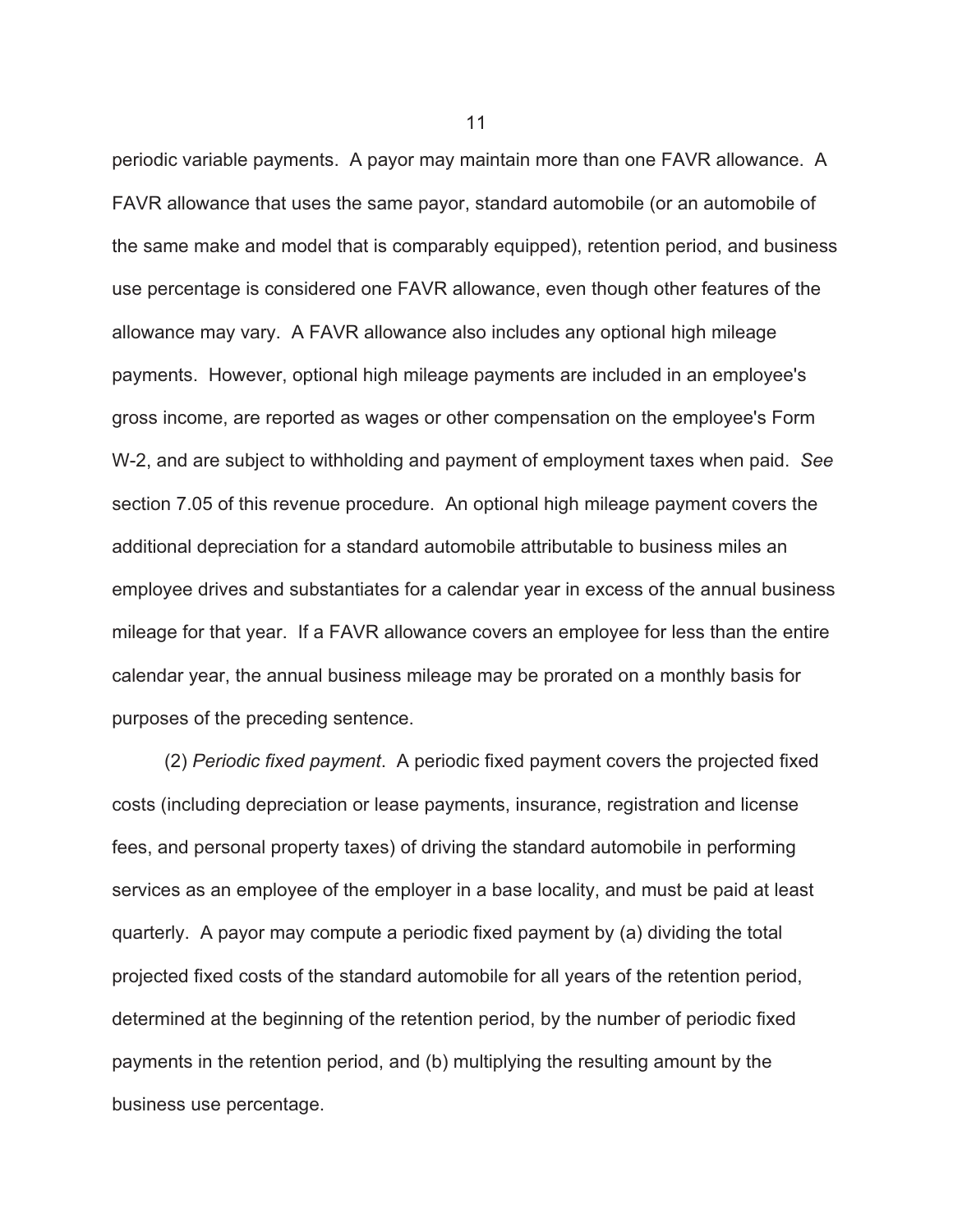(3) *Periodic variable payment*. A periodic variable payment covers the projected variable costs (including gasoline and all taxes thereon, oil, tires, and routine maintenance and repairs) of driving a standard automobile in performing services as an employee in a base locality, and must be paid at least quarterly. A payor may compute a periodic variable payment rate for a computation period by dividing the total projected variable costs for the standard automobile for the computation period, determined at the beginning of the computation period, by the computation period mileage. A computation period may be any period of a year or less. Computation period mileage is the total mileage (business and personal) a payor reasonably projects a standard automobile will be driven during a computation period and equals the retention mileage divided by the number of computation periods in the retention period. For each business mile an employee substantiates for the computation period, a payor must make a periodic variable payment at a rate that does not exceed the rate for that computation period.

 (4) *Base locality*. A base locality is the particular geographic locality or region of the United States where an employee generally pays or incurs the costs of driving an automobile in performing services as an employee. Thus, for purposes of determining the amount of fixed costs, the base locality is generally the geographic locality or region where the employee resides. For purposes of determining the amount of variable costs, the base locality is generally the geographic locality or region where the employee drives the automobile in performing services as an employee.

 (5) *Standard automobile*. A standard automobile is the automobile a payor selects on which a specific FAVR allowance is based.

(6) *Standard automobile cost*. The standard automobile cost for a calendar year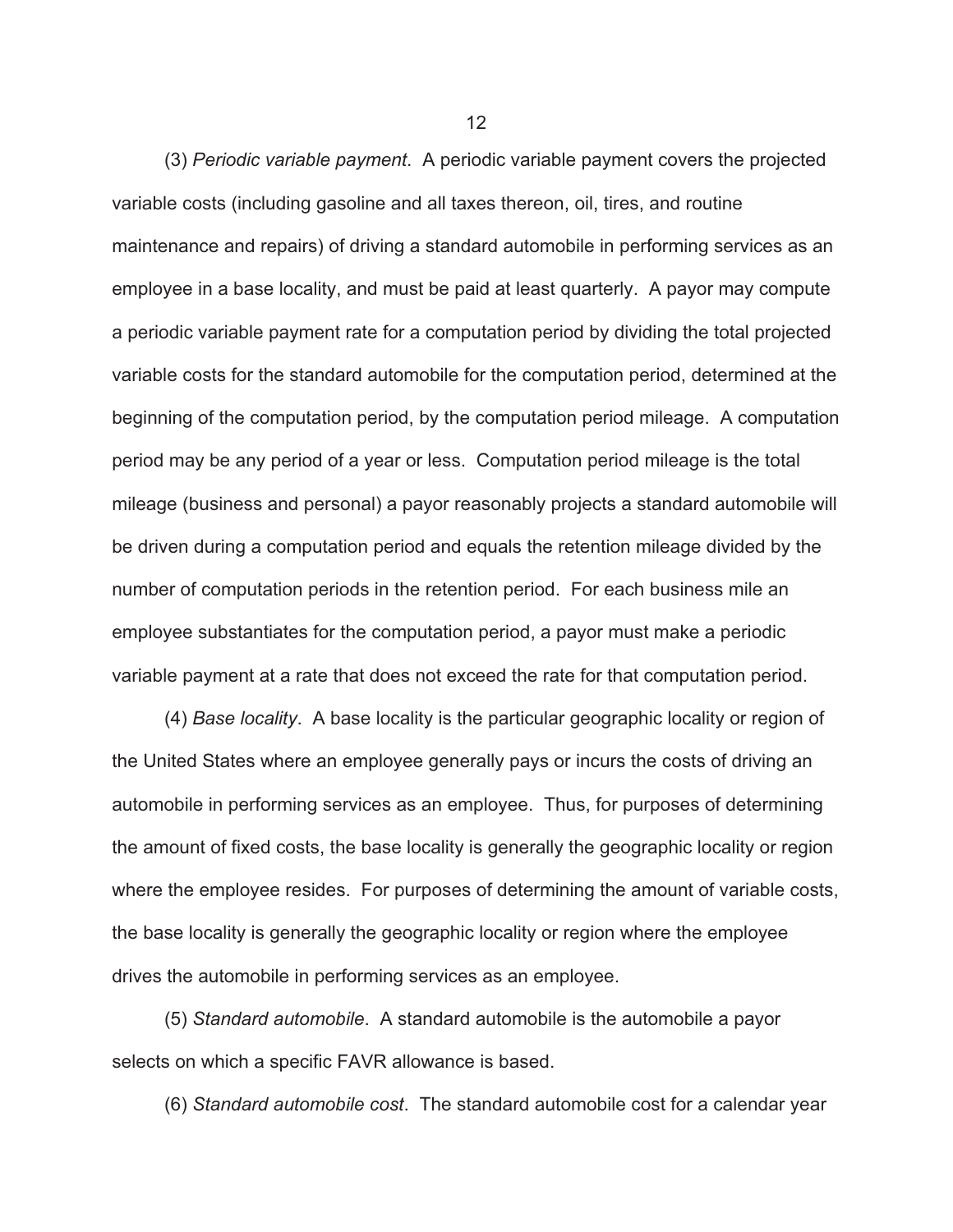may not exceed 95 percent of the sum of (a) the retail dealer invoice cost of the standard automobile in the base locality, and (b) state and local sales or use taxes on the purchase of the automobile. The maximum standard automobile cost for a given taxable year is published in an annual notice.

 (7) *Annual mileage*. Annual mileage is the total mileage (business and personal) a payor reasonably projects an employee will drive a standard automobile during a calendar year. Annual mileage equals the annual business mileage divided by the business use percentage.

 (8) *Annual business mileage*. Annual business mileage is the mileage a payor reasonably projects an employee will drive a standard automobile in performing services as an employee during the calendar year, but may not be less than 6,250 miles for a calendar year. Annual business mileage equals the annual mileage multiplied by the business use percentage.

 (9) *Business use percentage*. A payor determines the business use percentage by dividing the annual business mileage by the annual mileage. The business use percentage may not exceed 75 percent. In lieu of demonstrating the reasonableness of the business use percentage based on records of total mileage and business mileage driven by employees annually, a payor may use a business use percentage that is less than or equal to the following percentages for a FAVR allowance that is paid for the following annual business mileage:

| Annual business mileage             | <b>Business use percentage</b> |  |
|-------------------------------------|--------------------------------|--|
| 6,250 or more but less than 10,000  | 45 percent                     |  |
| 10,000 or more but less than 15,000 | 55 percent                     |  |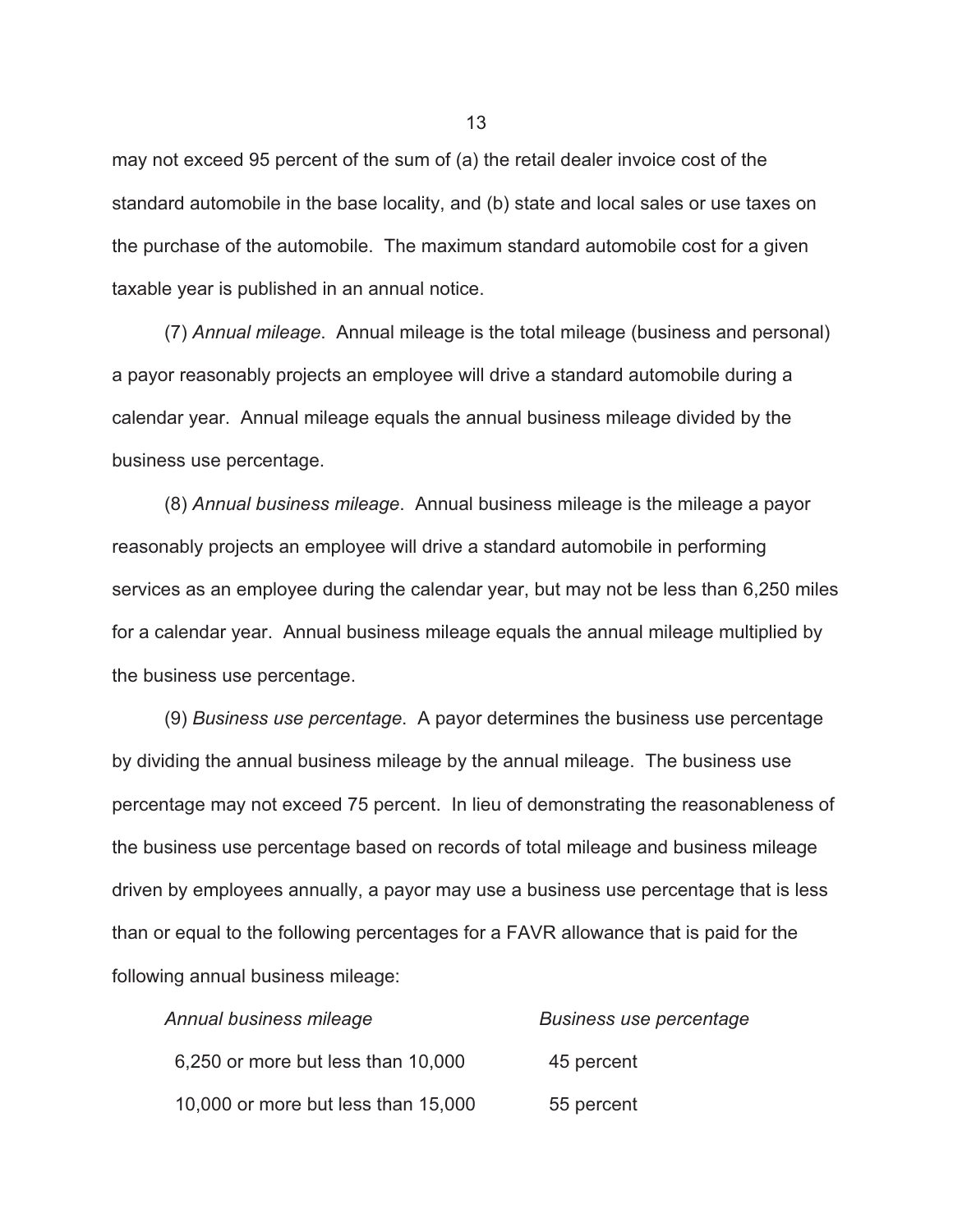| 15,000 or more but less than 20,000 | 65 percent |
|-------------------------------------|------------|
| 20,000 or more                      | 75 percent |

 (10) *Retention period*. A retention period is the period in calendar years a payor selects during which the payor expects an employee to drive a standard automobile in performing services as an employee before the automobile is replaced. The period may not be less than two calendar years.

 (11) *Retention mileage*. Retention mileage is the annual mileage multiplied by the number of calendar years in the retention period.

 (12) *Residual value*. The residual value of a standard automobile is the projected amount for which it could be sold at the end of the retention period after being driven the retention mileage. The Service will accept the following safe harbor residual values for a standard automobile computed as a percentage of the standard automobile cost:

| <b>Retention period</b> | <b>Residual value</b> |
|-------------------------|-----------------------|
| 2 years                 | 70 percent            |
| 3 years                 | 60 percent            |
| 4 years                 | 50 percent            |

.03 *FAVR allowance in lieu of fixed and variable costs*.

 (1) A reimbursement computed using a FAVR allowance is in lieu of the employee's deduction of all the fixed and variable costs the employee pays or incurs in driving the automobile in performing services as an employee, except as provided in section 7.06 of this revenue procedure. Items such as depreciation or lease payments, maintenance and repairs, tires, gasoline (including all taxes thereon), oil, insurance, license and registration fees, and personal property taxes are included in fixed and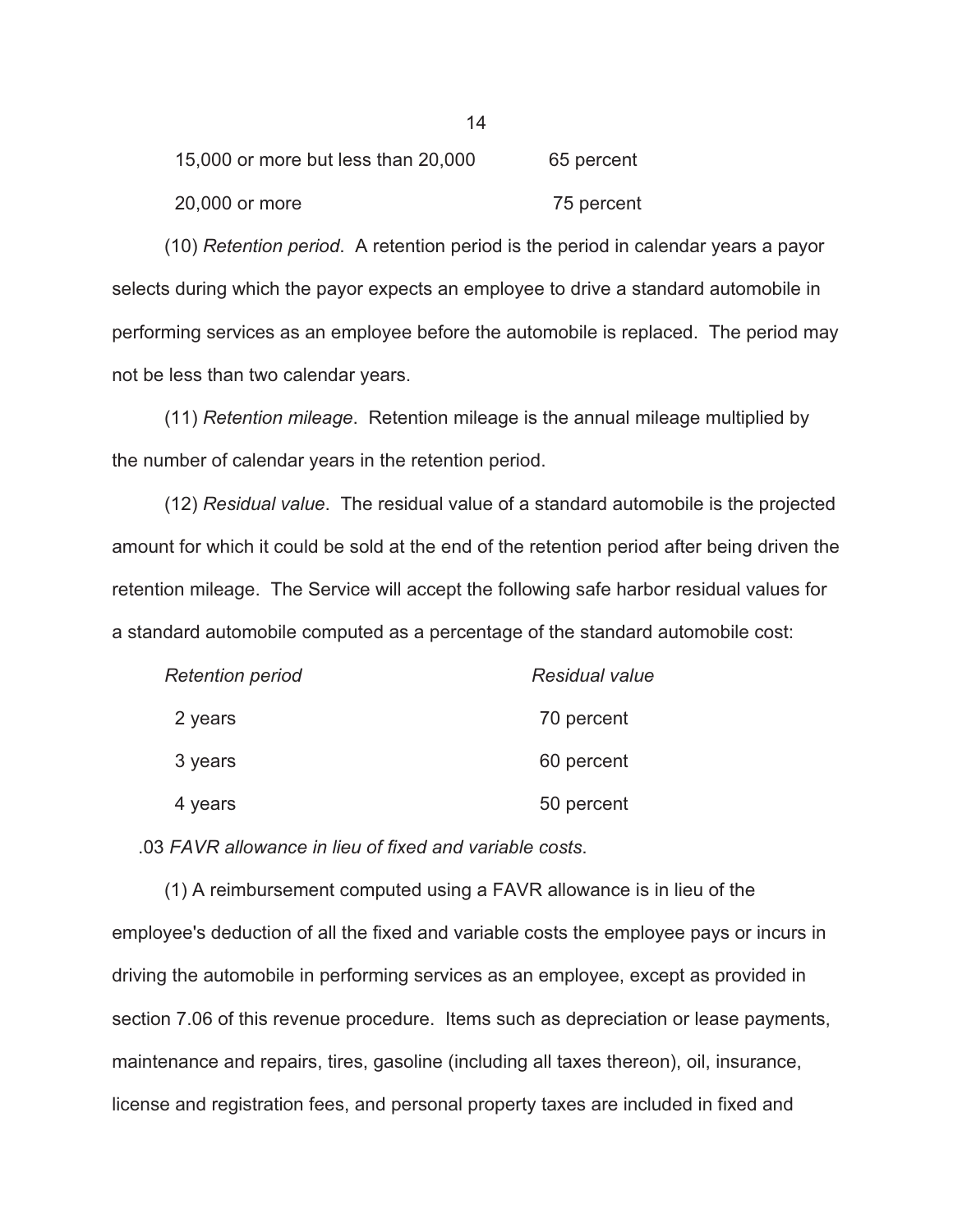variable costs for this purpose.

 (2) An employee may deduct, as separate items, parking fees and tolls attributable to the employee driving the standard automobile in performing services as an employee. Similarly, an employee may deduct, as a separate item, interest relating to the purchase of the standard automobile to the extent that the interest is an allowable deduction under § 163.

.04 *Depreciation*.

 (1) A payor may not provide a FAVR allowance for an automobile for which an employee has (a) claimed depreciation using a method other than straight-line for its estimated useful life, (b) claimed a § 179 deduction, (c) claimed the additional first-year depreciation allowance under, for example, § 168(k) or § 168(n), or (d) used ACRS under former § 168 or MACRS under current § 168. If an employee uses actual costs for an owned automobile that has been covered by a FAVR allowance, the employee must use straight-line depreciation for the automobile's remaining estimated useful life (subject to the applicable depreciation deduction limitations under § 280F).

 (2) Except as provided in section 6.04(3) of this revenue procedure, the total amount of the depreciation component for the retention period a payor includes in computing the periodic fixed payments for that retention period may not exceed the excess of the standard automobile cost over the residual value of the standard automobile. In addition, the total amount of the depreciation component may not exceed the sum of the annual § 280F limitations on depreciation in effect at the beginning of the retention period that apply to the standard automobile during the retention period.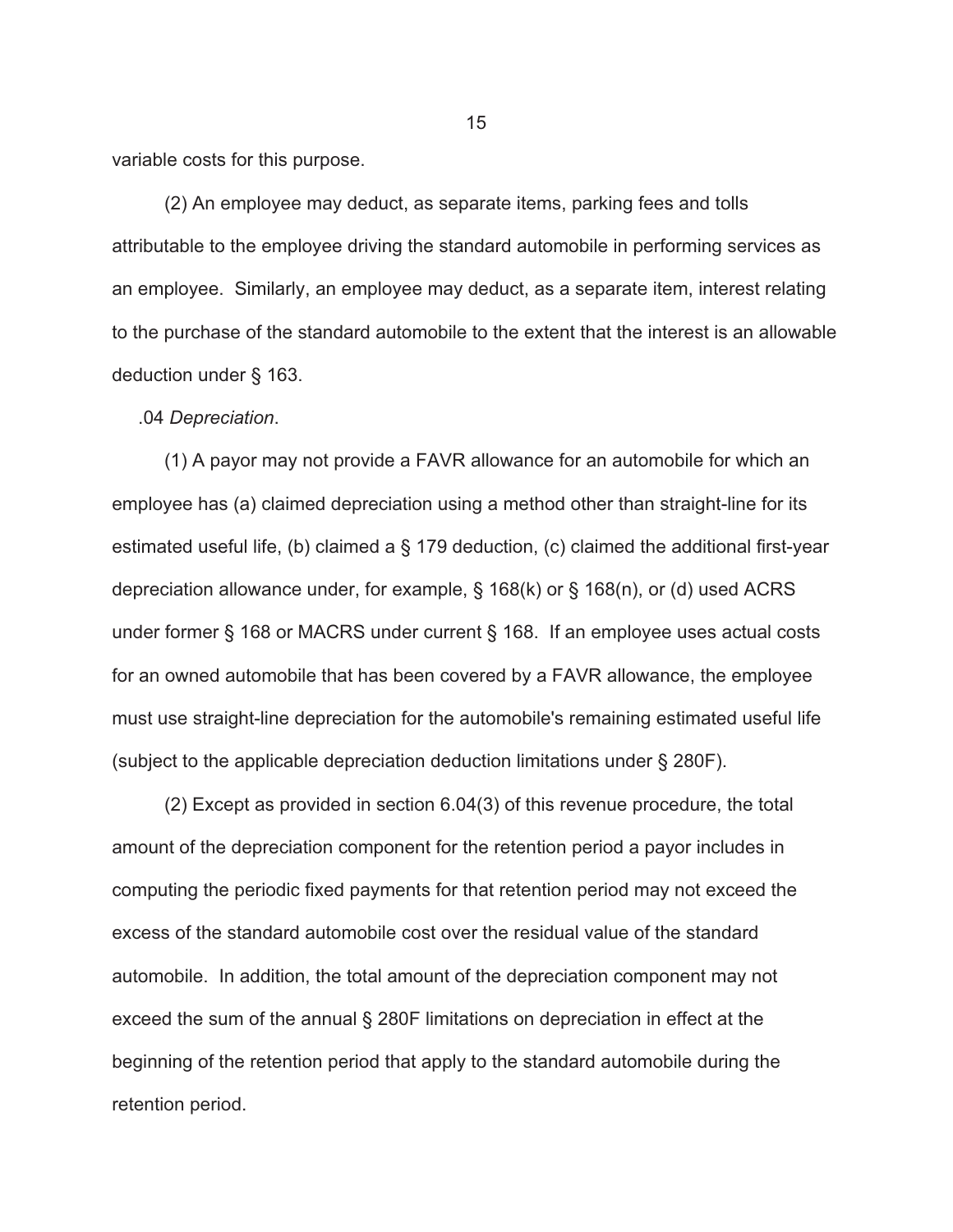(3) If the depreciation component of the periodic fixed payments exceeds the limitations in section 6.04(2) of this revenue procedure, the Service will treat that section as satisfied if the total annual amount of the FAVR (periodic fixed and variable) payments a payor makes to an employee driving 80 percent of the annual business mileage of the standard automobile does not exceed the business standard mileage rate for that year multiplied by 80 percent of the annual business mileage of the standard automobile.

 (4) The depreciation included in each periodic fixed payment portion of a FAVR allowance paid for an automobile reduces the basis of the automobile (but not below zero) in determining adjusted basis as required by § 1016. *See* section 6.07(2) of this revenue procedure for the requirement that the employer report the depreciation component of a periodic fixed payment to the employee.

.05 *FAVR allowance limitations*.

 (1) A payor may provide a FAVR allowance only to an employee who substantiates to the payor for a calendar year at least 5,000 miles driven in performing services as an employee or, if greater, 80 percent of the annual business mileage of that FAVR allowance. If the employee is covered by the FAVR allowance for less than the entire calendar year, the payor may prorate these limits on a monthly basis.

 (2) A payor may not provide a FAVR allowance to a control employee (as defined in § 1.61-21(f)(5) and (6), excluding the \$100,000 limitation in paragraph (f)(5)(iii)).

 (3) A payor may not provide a FAVR allowance if at any time during a calendar year a majority of the employees the FAVR allowance covers are management employees.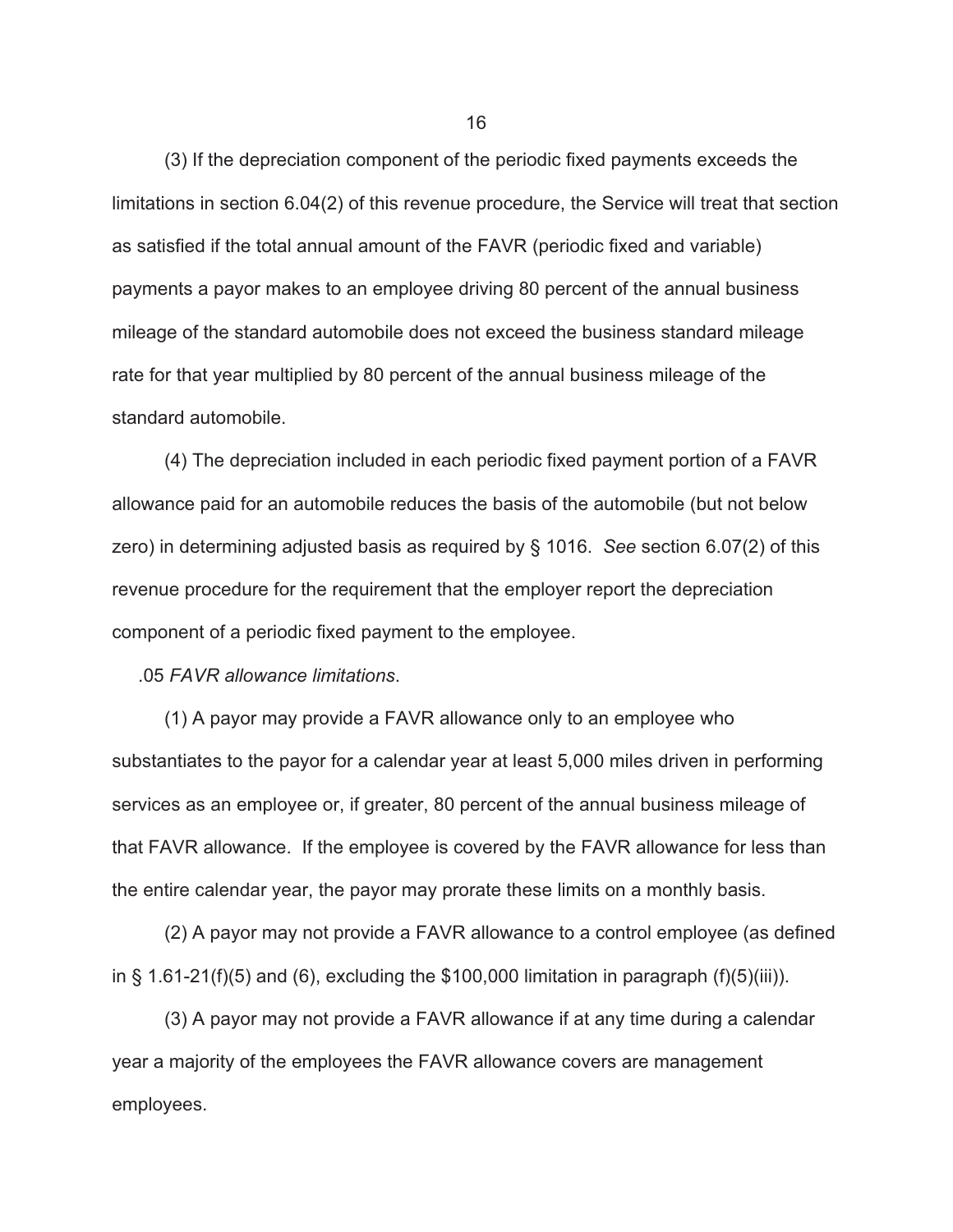(4) A payor may not provide a FAVR allowance to any employee unless at all times during a calendar year FAVR allowances provided by the payor cover at least five employees in total.

 (5) A payor may provide a FAVR allowance only for an automobile (a) the employee receiving the payment owns or leases, (b) the cost of which, as a new vehicle (whether or not purchased new by the employee), was at least 90 percent of the standard automobile cost included in determining the FAVR allowance for the first calendar year the employee receives the allowance for that automobile, and (c) for which the model year does not differ from the current calendar year by more than the number of years in the retention period.

 (6) A payor may not provide a FAVR allowance for an automobile an employee leases for which the employee has used actual expenses to compute the deductible business expenses of the automobile for any year during the lease period.

 (7) The insurance cost component of a FAVR allowance must be based on the rates charged in the base locality for insurance coverage on the standard automobile during the current calendar year without considering rate-increasing factors such as poor driving records or young drivers.

 (8) A payor may provide a FAVR allowance only to an employee whose insurance coverage limits on the automobile for which the FAVR allowance is paid are at least equal to the insurance coverage limits used to compute the periodic fixed payment under that FAVR allowance.

 .06 *Employee reporting*. Within 30 days after a FAVR allowance initially covers an employee's automobile, or again covers the automobile if coverage has lapsed, the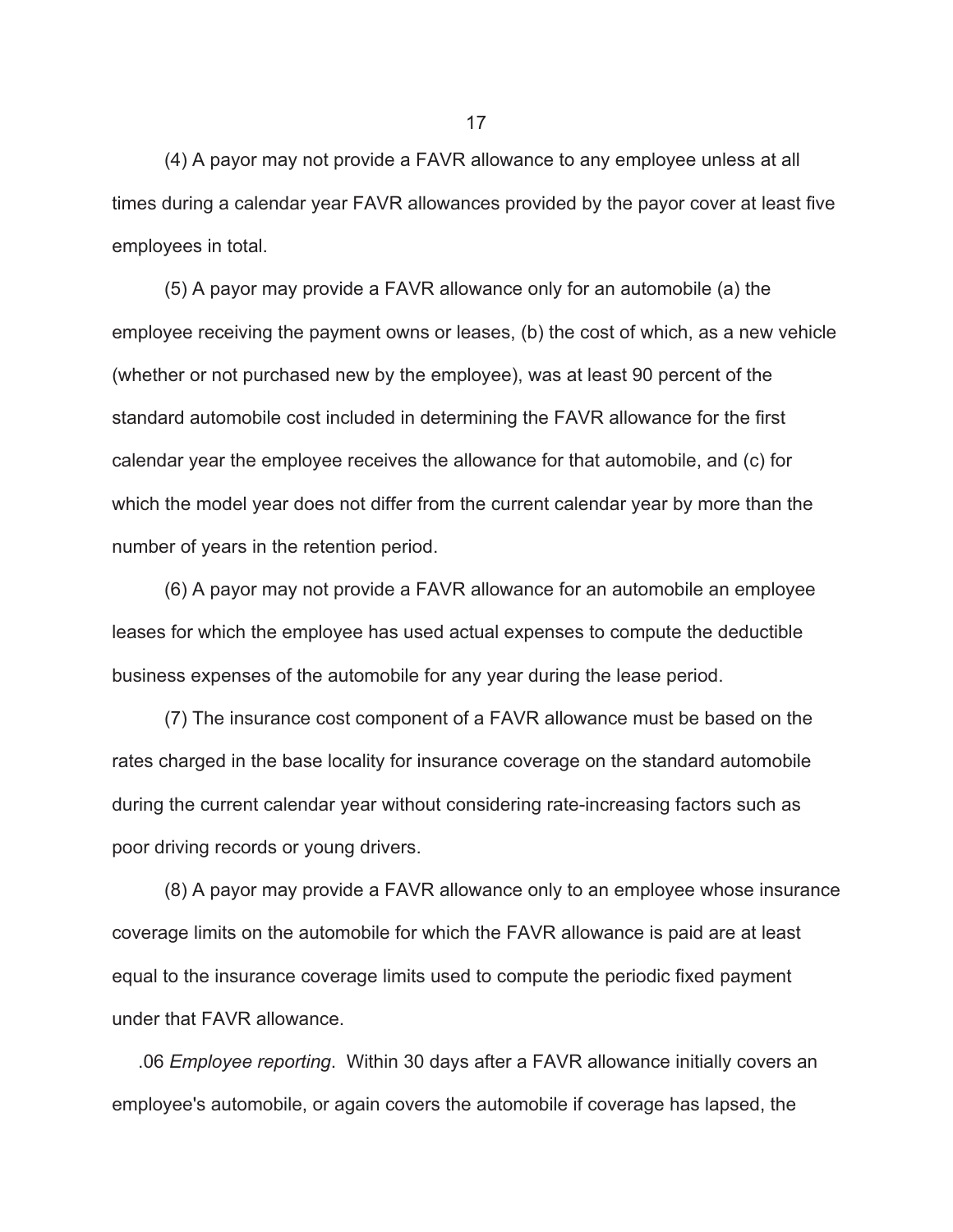employee by written declaration must provide the payor with the following information: (1) the make, model, and year of the employee's automobile, (2) written proof of the insurance coverage limits on the automobile, (3) the odometer reading of the automobile, (4) if owned, the purchase price of the automobile or, if leased, the price at which the automobile is ordinarily sold by retailers (the gross capitalized cost of the automobile), and (5) if owned, whether the employee has claimed depreciation for the automobile using any of the depreciation methods prohibited by section 6.04(1) of this revenue procedure or, if leased, whether the employee has computed deductible business expenses for the automobile using actual expenses. The employee also must provide the information in (1), (2), and (3) to the payor within 30 days after the beginning of each calendar year that a FAVR allowance covers the employee's automobile.

.07 *Payor recordkeeping and reporting*.

 (1) The payor or its agent must maintain written records stating (a) the statistical data and projections on which the FAVR allowance payments are based, and (b) the information the employees provided under section 6.06 of this revenue procedure.

 (2) Within 30 days of the end of each calendar year, the payor must provide each employee covered by a FAVR allowance during that year with a statement that lists the amount of depreciation included in each periodic fixed payment portion of the FAVR allowance paid during that calendar year to an automobile owner and explains that by receiving a FAVR allowance the employee has elected to exclude the automobile from the Modified Accelerated Cost Recovery System under § 168(f)(1). For automobile lessees, the statement must explain that by receiving the FAVR allowance the employee may not compute the deductible business expenses of the automobile using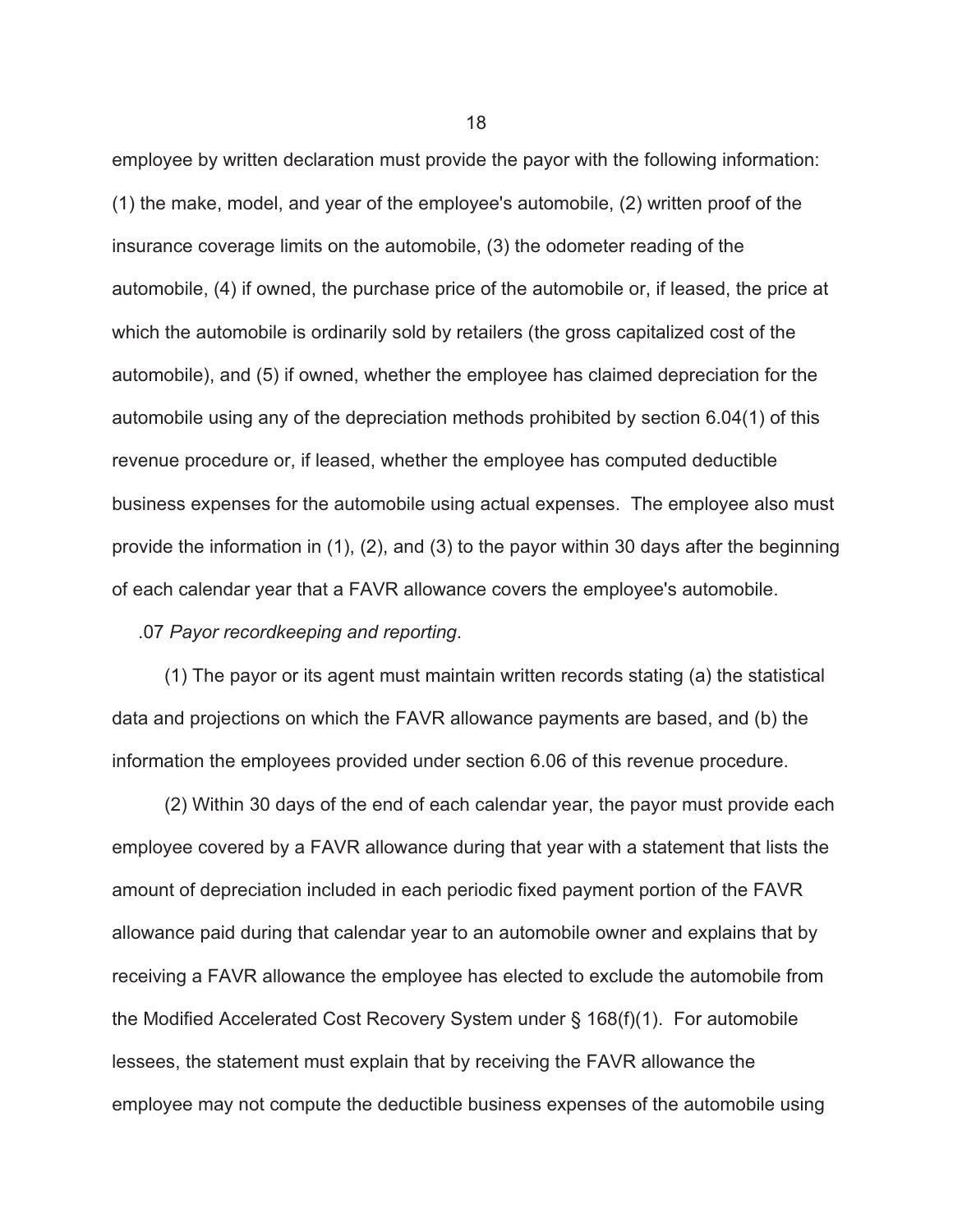actual expenses for the lease period.

 .08 *Failure to meet section 6 requirements*. If an employee receives a mileage allowance that fails to meet one or more of the requirements of this section 6, the employee may not be treated as covered by any FAVR allowance of the payor during the period of the failure. Nevertheless, the expenses to which that mileage allowance relates may be deemed substantiated using the method described in sections 4, 7.01(1), and 7.02 of this revenue procedure to the extent the requirements of those sections are met.

#### SECTION 7. MILEAGE ALLOWANCES

 .01 If a payor pays a mileage allowance in lieu of reimbursing actual transportation expenses an employee incurs or may incur, the payor is deemed to have substantiated either:

 (1) For any mileage allowance other than a FAVR allowance, the lesser of the amount paid under the mileage allowance or the business standard mileage rate multiplied by the number of substantiated business miles; or

 (2) For a FAVR allowance, the amount paid under the FAVR allowance less the sum of (a) any periodic variable rate payment that relates to miles in excess of the substantiated business miles that the employee fails to return to the payor although required to do so, (b) any portion of a periodic fixed payment that relates to a period during which the employee is treated as not covered by the FAVR allowance and that the employee fails to return to the payor although required to do so, and (c) any optional high mileage payments.

.02 An employee is deemed to satisfy the adequate accounting requirements of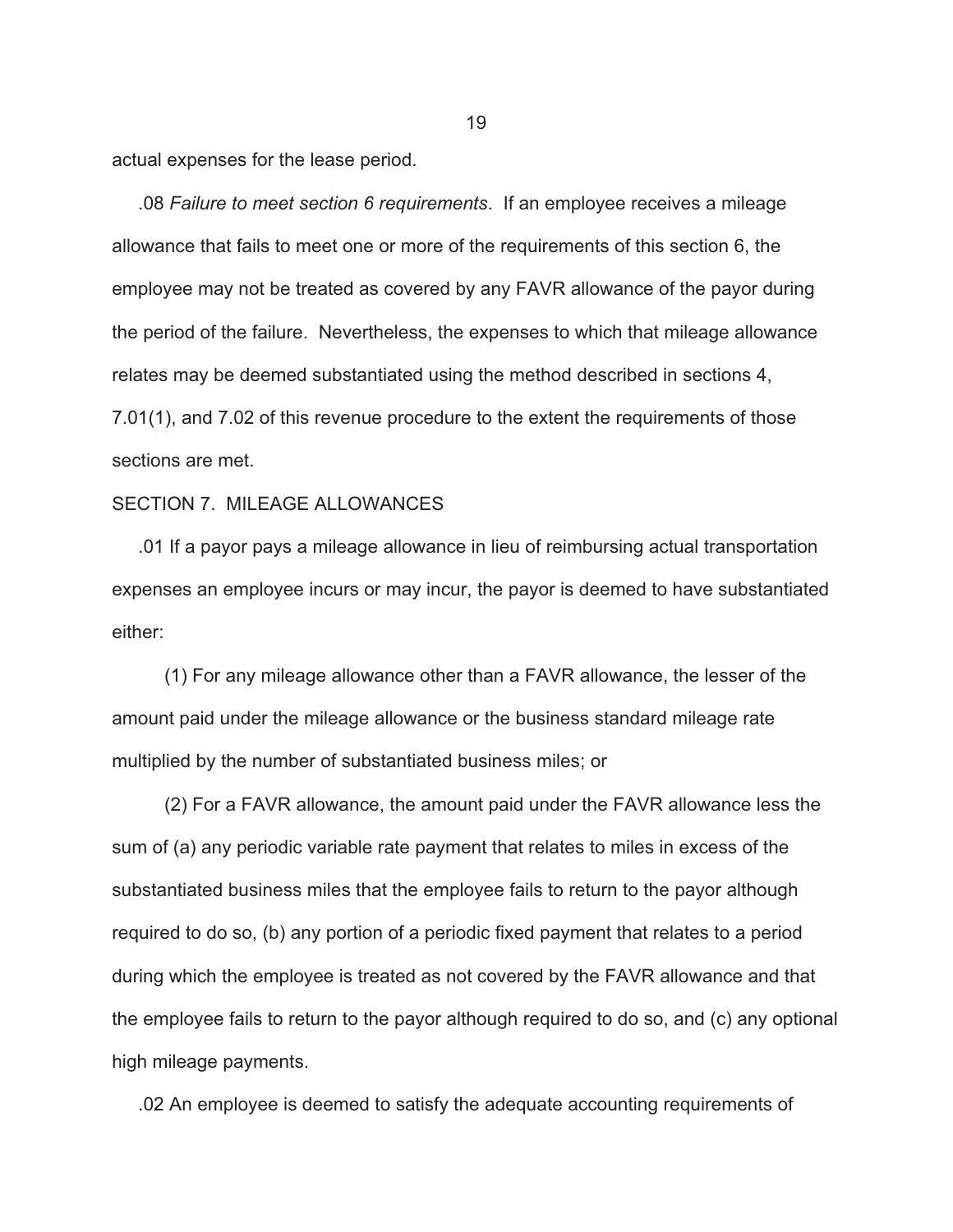§ 1.274-5(f) and the requirement to substantiate by adequate records or other sufficient evidence for purposes of § 1.274-5(c) if the amount of transportation expenses is deemed substantiated under the rules provided in section 7.01 of this revenue procedure, and the employee actually substantiates to the payor the elements of time, place (or use), and business purpose of the transportation expenses under § 1.274- 5T(b)(2) (travel away from home), § 1.274-5T(b)(6) (listed property, which includes passenger automobiles and any other property used as a means of transportation), and  $§ 1.274-5(c).$ 

 .03 An arrangement providing mileage allowances is treated as satisfying the requirement of § 1.62-2(f)(2) on returning amounts in excess of expenses as follows:

 (1) For a mileage allowance (other than a FAVR allowance) paid only at a centsper-mile rate, the requirement to return excess amounts is treated as satisfied if an employee is required to return within a reasonable period of time (as defined in § 1.62-  $2(g)$ ) any portion of the allowance that relates to unsubstantiated travel miles, even though the arrangement does not require the employee to return the portion of the allowance that relates to substantiated travel miles and that exceeds the amount of the employee's expenses deemed substantiated. For example, a payor provides an employee an advance mileage allowance of \$120.00 based on an anticipated 200 business miles at 60 cents per mile (at a time when the business standard mileage rate is 50 cents per mile), and the employee substantiates 120 business miles. The requirement to return excess amounts is treated as satisfied if the employee is required to return the portion of the allowance that relates to the 80 unsubstantiated business miles (\$40.00) even though the employee is not required to return the portion of the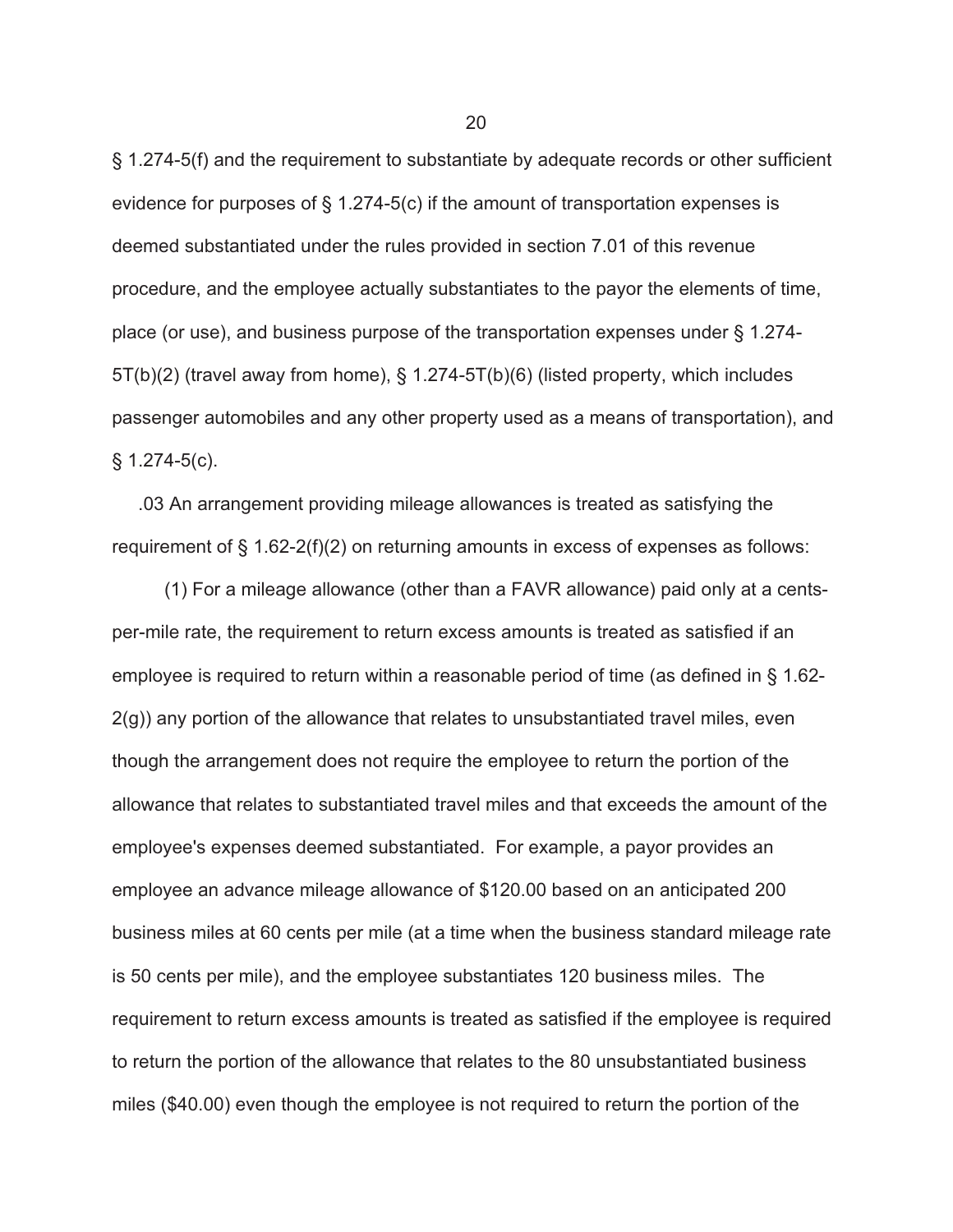allowance (\$12.00) that exceeds the amount of the employee's expenses deemed substantiated under section 7.01 of this revenue procedure (\$60.00) for the 120 substantiated business miles. However, the \$12.00 excess portion of the allowance is treated as paid under a nonaccountable plan as discussed in section 7.05 of this revenue procedure.

 (2) For a mileage allowance (other than a FAVR allowance) paid other than only at a cents-per-mile rate, the requirement to return excess amounts is treated as satisfied if the employee is required to return within a reasonable period of time (as defined in § 1.62-2(g)) any portion of the allowance that exceeds the product of the business standard mileage rate and the number of substantiated travel miles. For example, a payor provides an employee an advance mileage allowance of \$400 per month plus 20 cents per mile based on an anticipated 2000 miles for a total of \$800 (at a time when the business standard mileage rate is 50 cents per mile), and the employee substantiates 1000 business miles. The requirement to return excess amounts is treated as satisfied if the employee is required to return \$300, the portion of the allowance that exceeds the product of the standard mileage rate and the miles substantiated (\$500).

 (3) For a FAVR allowance, the requirement to return excess amounts is treated as satisfied if the employee is required to return, within a reasonable period of time (as defined in  $\S$  1.62-2(g)), (a) the portion (if any) of the periodic variable payment received that relates to miles in excess of substantiated business miles, and (b) the portion (if any) of a periodic fixed payment that relates to a period during which the employee was not covered by the FAVR allowance.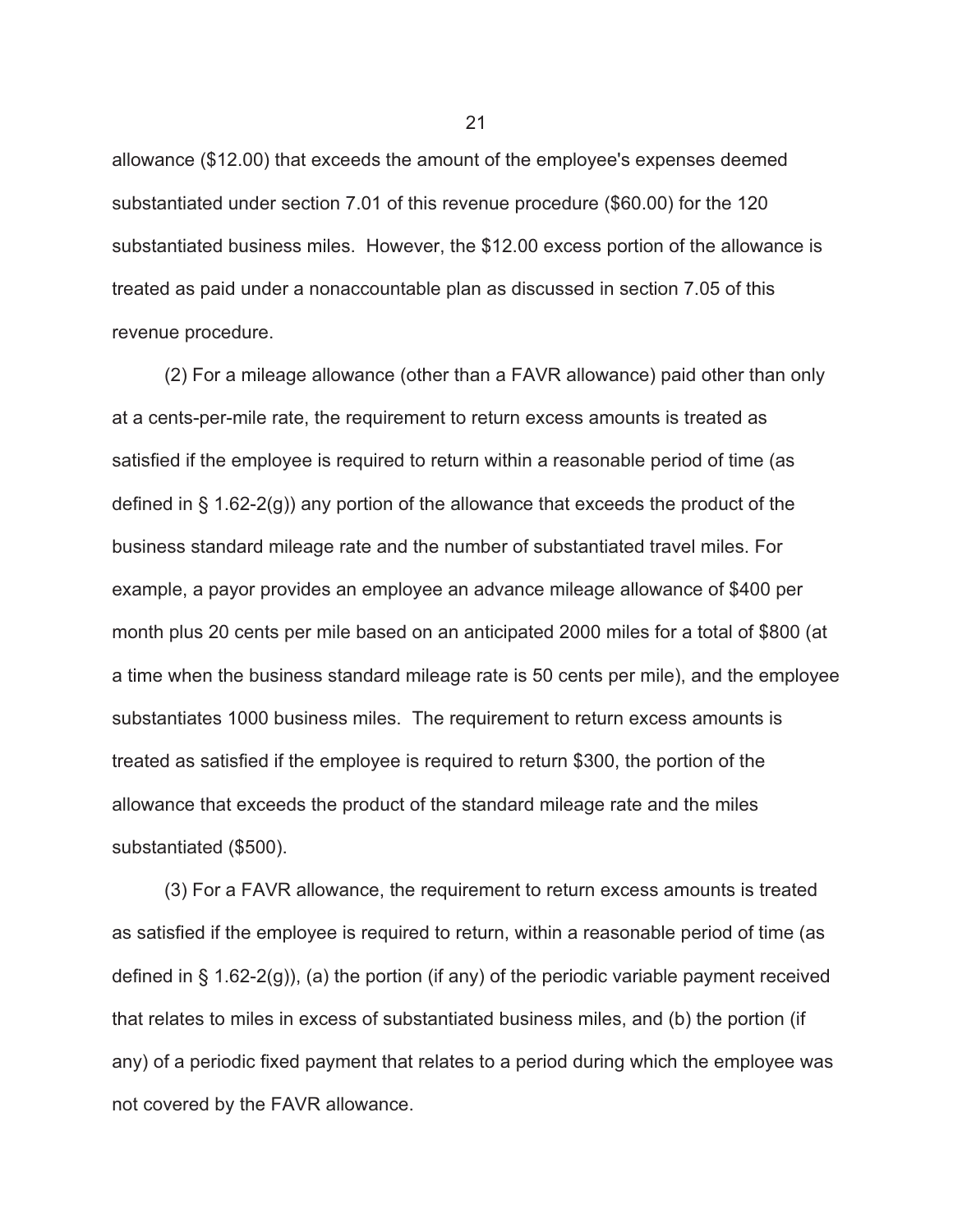.04 An employee is not required to include in gross income the portion of a mileage allowance received from a payor that is less than or equal to the amount deemed substantiated under section 7.01 of this revenue procedure, provided the employee substantiates under section 7.02 of this revenue procedure. *See* § 1.274-5T(f)(2)(i). Assuming that the remaining requirements for an accountable plan provided in § 1.62-2 are satisfied, that portion of the allowance is treated as paid under an accountable plan, is not reported as wages or other compensation on the employee's Form W-2, and is exempt from withholding and payment of employment taxes. *See* § 1.62-2(c)(2) and  $(c)(4)$ .

 .05 An employee is required to include in gross income the portion of a mileage allowance received from a payor that exceeds the amount deemed substantiated under section 7.01 of this revenue procedure. *See* § 1.274-5T(f)(2)(ii). In addition, the excess portion of the allowance is treated as paid under a nonaccountable plan, is reported as wages or other compensation on the employee's Form W-2, and is subject to withholding and payment of employment taxes. *See* § 1.62-2(c)(3)(ii), (c)(5), and  $(h)(2)(i)(B)$ .

 .06 If an employee's substantiated expenses are less than the employee's actual expenses, the following rules apply:

 (1) Except as otherwise provided in section 7.06(2) of this revenue procedure on leased automobiles, if the amount of the expenses deemed substantiated under the rules provided in section 7.01 of this revenue procedure is less than the amount of the employee's business transportation expenses, the employee may claim an itemized deduction for the amount by which the business transportation expenses exceed the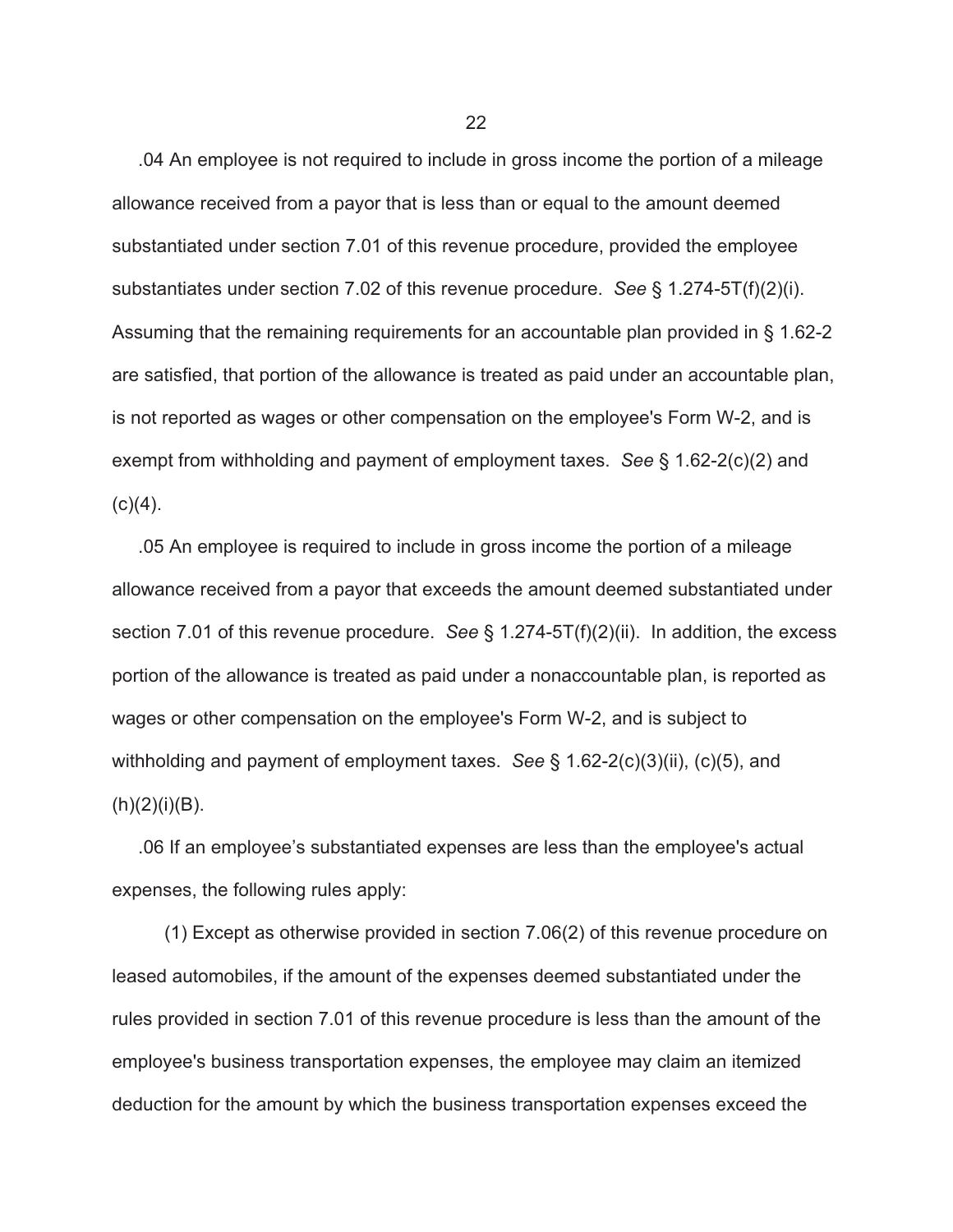amount that is deemed substantiated, provided the employee substantiates all the business transportation expenses (not just the excess over the business standard mileage rate), includes on Form 2106, Employee Business Expenses, the deemed substantiated portion of the mileage allowance received from the payor, and includes in gross income the portion (if any) of the mileage allowance received from the payor that exceeds the amount deemed substantiated. *See* § 1.274-5T(f)(2)(iii). However, for purposes of claiming this itemized deduction, the employee is not required to substantiate the amount of the expenses if the employee is claiming a deduction that is equal to or less than the business standard mileage rate multiplied by the number of business miles the employee substantiated minus the amount deemed substantiated under section 7.01 of this revenue procedure. The itemized deduction is subject to the 2-percent floor on miscellaneous itemized deductions under § 67.

 (2) An employee whose business transportation expenses for a leased automobile are deemed substantiated under section 7.01(1) of this revenue procedure (relating to an allowance other than a FAVR allowance) may not claim a deduction based on actual expenses under section 7.06(1) unless the employee does so consistently beginning with the first business use of the automobile after December 31, 1997. An employee whose business transportation expenses for a leased automobile are deemed substantiated under section 7.01(2) of this revenue procedure (relating to a FAVR allowance) may not claim a deduction based on actual expenses.

 .07 An employee may deduct an amount computed under section 4 of this revenue procedure only as an itemized deduction. This itemized deduction is subject to the 2 percent floor on miscellaneous itemized deductions in § 67.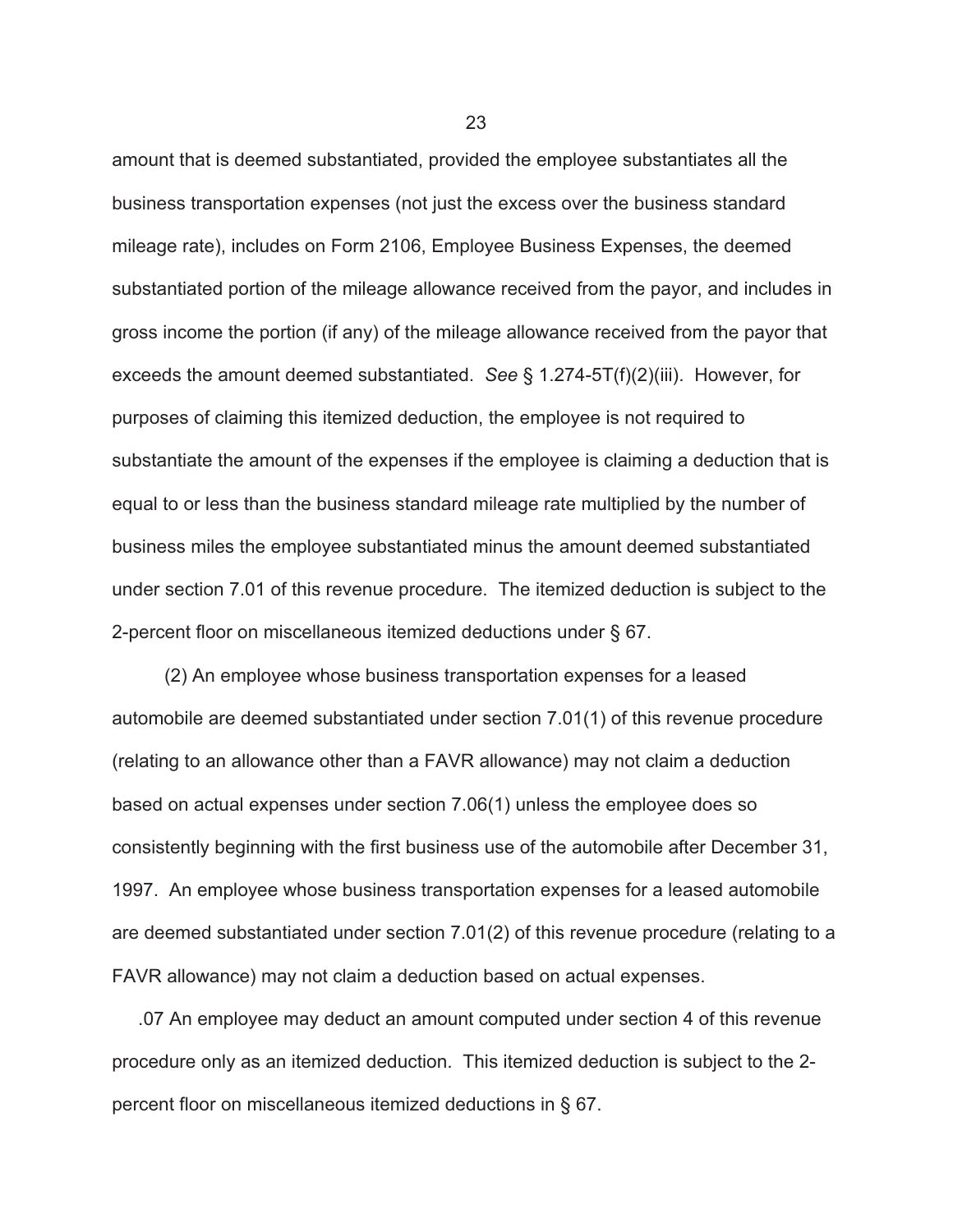.08 A self-employed individual may deduct an amount computed under section 4 of this revenue procedure in determining adjusted gross income under  $\S 62(a)(1)$ . SECTION 8. WITHHOLDING AND PAYMENT OF EMPLOYMENT TAXES

 .01 The portion of a mileage allowance (other than a FAVR allowance), if any, that relates to substantiated business miles and that exceeds the amount deemed substantiated for those miles under section 7.01(1) of this revenue procedure is treated as paid under a nonaccountable plan and is subject to withholding and payment of employment taxes. *See* § 1.62-2(h)(2)(i)(B).

 (1) For a mileage allowance paid as a reimbursement, the excess described in section 8.01 of this revenue procedure is subject to withholding and payment of employment taxes in the payroll period in which a payor reimburses the expenses for the substantiated business miles. *See* § 1.62-2(h)(2)(i)(B)(2).

 (2) For a mileage allowance paid as an advance, the excess described in section 8.01 of this revenue procedure is subject to withholding and payment of employment taxes no later than the first payroll period following the payroll period in which the business miles for which the advance was paid are substantiated. *See*  $\S$  1.62-2(h)(2)(i)(B)(3). If some or all of the business miles for which the advance was paid are not substantiated within a reasonable period of time and the employee does not return the portion of the allowance that relates to those miles within a reasonable period of time, the portion of the allowance that relates to those miles is subject to withholding and payment of employment taxes no later than the first payroll period following the end of the reasonable period. *See* § 1.62-2(h)(2)(i)(A).

(3) For a mileage allowance that is not computed on the basis of a fixed amount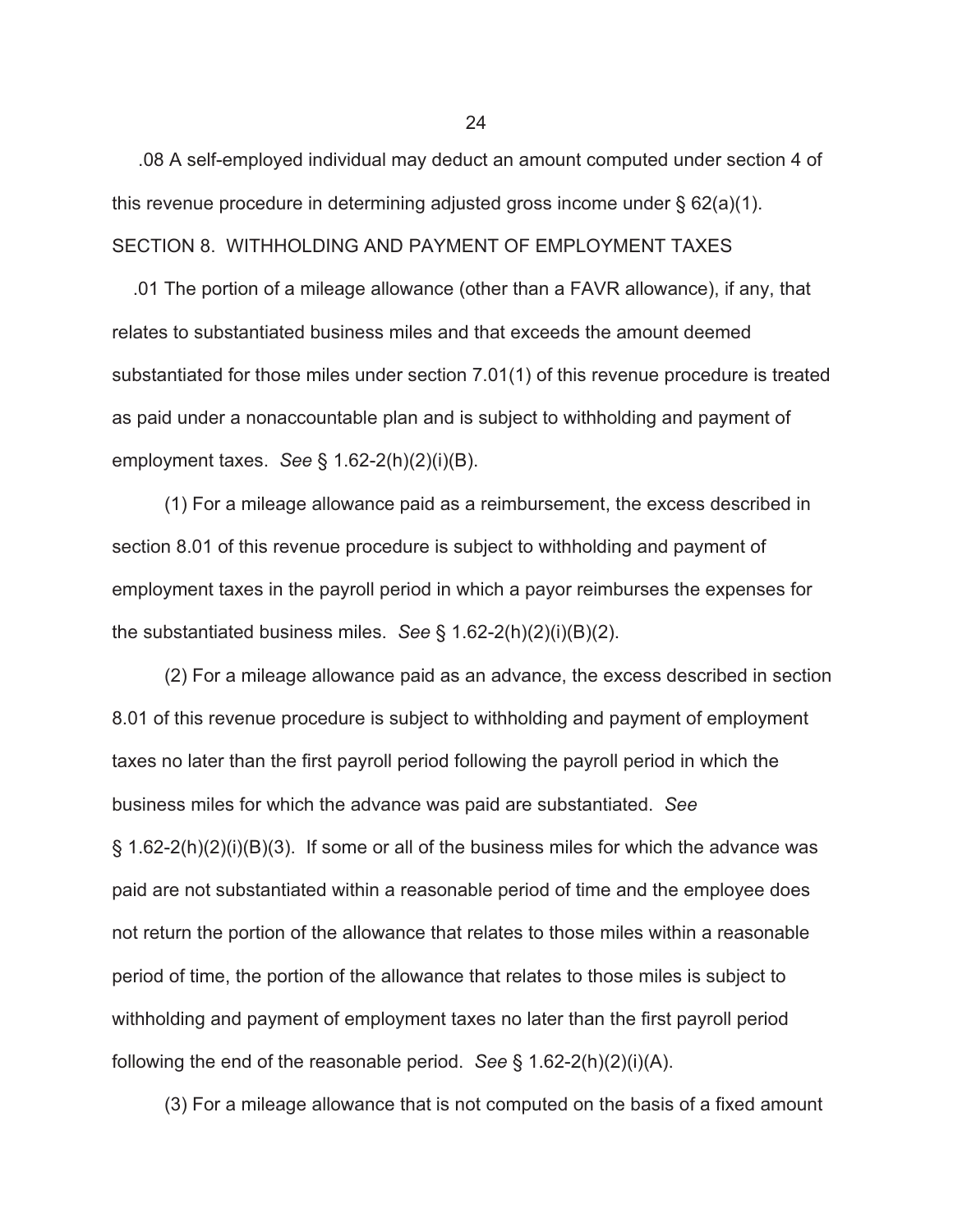per mile of travel (for example, a mileage allowance that combines periodic fixed and variable rate payments, but that does not satisfy the requirements of section 6 of this revenue procedure), the payor must compute periodically (no less frequently than quarterly) the amount, if any, that exceeds the amount deemed substantiated under section 7.01(1) of this revenue procedure by comparing the total mileage allowance paid for the period to the business standard mileage rate multiplied by the number of business miles the employee substantiated for the period. Any excess is subject to withholding and payment of employment taxes no later than the first payroll period following the payroll period in which the excess is computed. *See*

### $\S$  1.62-2(h)(2)(i)(B)(4).

 (4) For example, a payor provides employees a mileage allowance under an arrangement that otherwise meets the requirements of an accountable plan at a rate of 60 cents per mile (when the business standard mileage rate is 50 cents per mile). The payor does not require the return of the portion of the allowance that exceeds the business standard mileage rate for the substantiated business miles (10 cents). In June, the payor advances an employee \$300.00 for 500 miles to be traveled during the month. In July, the employee substantiates to the payor 400 business miles traveled in June and returns \$60.00 to the payor for the 100 business miles not traveled. The amount deemed substantiated for the 400 miles traveled is \$200.00 and the employee is not required to return \$40.00. No later than the first payroll period following the payroll period in which the 400 business miles traveled are substantiated, the payor must withhold and pay employment taxes on \$40.00.

.02 The portion of a FAVR allowance, if any, that exceeds the amount deemed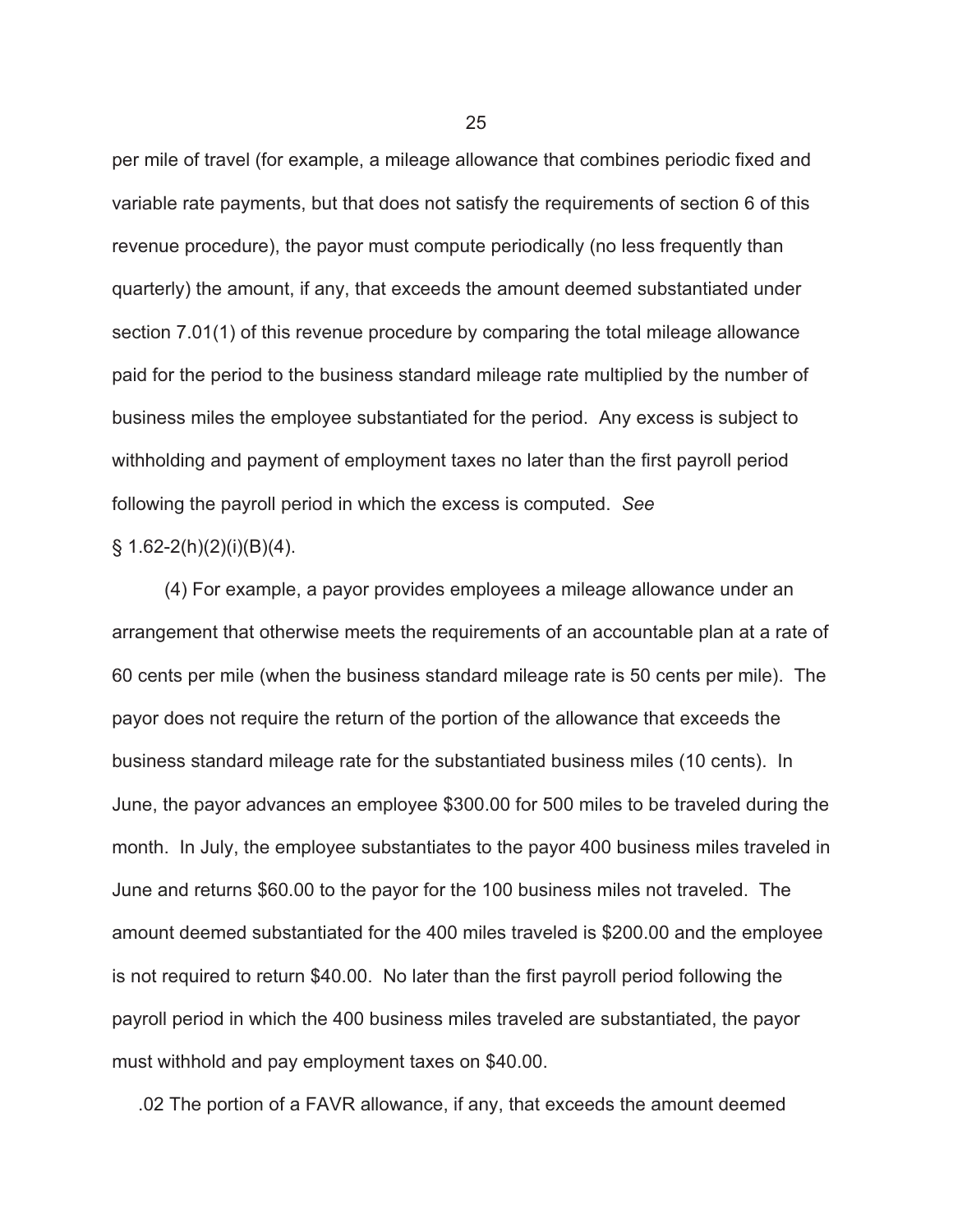substantiated for those miles under section 7.01(2) of this revenue procedure is subject to withholding and payment of employment taxes. *See* § 1.62-2(h)(2)(i)(B).

 (1) Any periodic variable rate payment that relates to miles in excess of the business miles an employee substantiates and that the employee fails to return within a reasonable period, or any portion of a periodic fixed payment that relates to a period during which the employee is treated as not covered by the FAVR allowance and that the employee fails to return within a reasonable period, is subject to withholding and payment of employment taxes no later than the first payroll period following the end of the reasonable period. *See* § 1.62-2(h)(2)(i)(A).

 (2) Any optional high mileage payment is subject to withholding and payment of employment taxes when paid.

 .03 All payments to an employee under a mileage allowance are treated as paid under a nonaccountable plan if the arrangement evidences a pattern of abuse. An arrangement evidences a pattern of abuse if, for example, it has no process to determine when an allowance exceeds the amount that may be deemed substantiated and the arrangement routinely pays allowances in excess of the amount that may be deemed substantiated without (1) requiring actual substantiation or repayment of the excess amount, or (2) treating the excess allowances as wages for employment tax purposes. See § 62(c), § 1.62-2(k), and Rev. Rul. 2006-56, 206-2 C.B. 874. Thus, these payments are included in the employee's gross income, are reported as wages or other compensation on the employee's Form W-2, and are subject to withholding and payment of employment taxes. See  $\S$ § 1.62-2(c)(3), (c)(5), and (h)(2).

SECTION 9. EFFECTIVE DATE